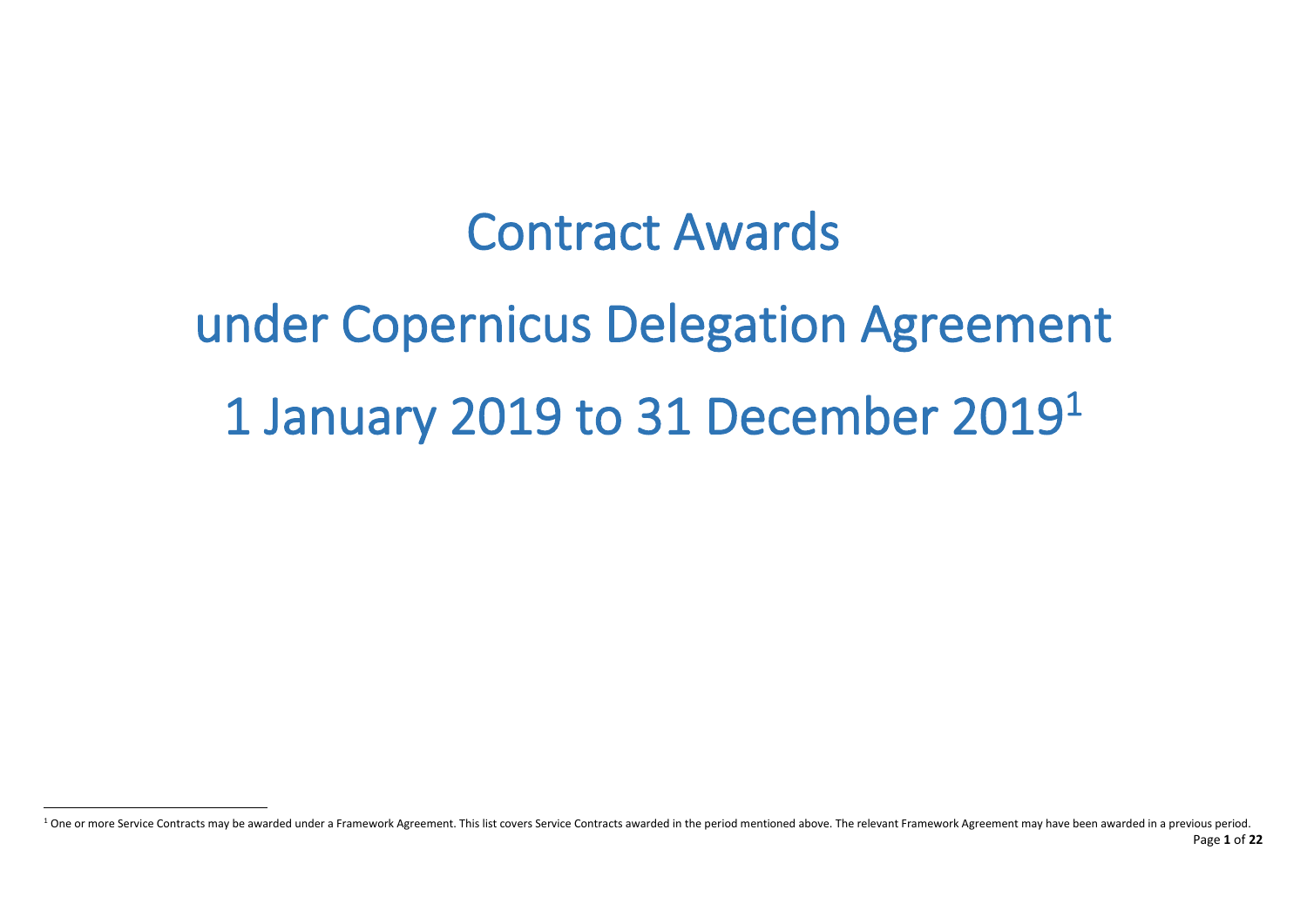| ITT/RFP Ref. | <b>Title</b>                                          | Date of award of<br><b>Framework Agreement</b><br>(FA) and of Service<br>Contract (SC) | Name of recipient           | Address of recipient                           | Amount of<br>Framework<br>Agreement, Euro | End date of<br>Framework<br>Agreement | Amount of<br>Service<br>Contract<br>Awarded, Euro |
|--------------|-------------------------------------------------------|----------------------------------------------------------------------------------------|-----------------------------|------------------------------------------------|-------------------------------------------|---------------------------------------|---------------------------------------------------|
| C3S 25c      | Climate Data Store (CDS)<br>Maintenance and Usability | FA: 5 Aug 2019<br>SC1: 5 Aug 2019                                                      | <b>B-Open Solutions srl</b> | Via Principe Eugenio 15<br>00185 Rome<br>Italy | 1,299,725.77                              | 30 Jun 2021                           | 958,680.92                                        |
| Deccription: |                                                       |                                                                                        |                             |                                                |                                           |                                       |                                                   |

The objective of this framework agreement is to ensure that the services offered by the CDS will continue to improve and meet the users' needs and expectations. To achieve this, the contractor shall:

- improve and maintain the current CDS Toolbox,

- enhance the CDS Toolbox experience (UX, design, documentation for the Toolbox editor and the generated applications),

- develop a set of CDS Toolbox applications for non-expert users,

- maintain and consolidate the CDS infrastructure.

| $C3S_34b$            | Regional climate projections |  |  |  |
|----------------------|------------------------------|--|--|--|
| $\sim$ $\sim$ $\sim$ |                              |  |  |  |

General Description:

ECMWF as the Entrusted Entity for the Copernicus Climate Change Service (C3S) has issued contracts for providing access to climate projections at global and regional level, developing multimodel products focussed on projected values of Essential Climate Variables (ECVs), assessing the potential benefit of improving specific aspects in the production of climate projections (e.g. with respect to the standards specified in international inter-comparison projects), and filling recognized gaps in the production of regional projections. A common goal across the C3S activities is a comprehensive assessment of the projection uncertainties, with reliable estimations of the roles played by different emission scenarios, global and regional model formulation, and internal climate variability.

These contracts are dedicated to the provision and assessment of regional projections produced with regional climate models (RCMs) for different emission scenarios (using an appropriate set of GCM lateral boundary forcings), to be developed as a part of the Service. The contract awarded under Lot 1 is concerned with providing technical solutions to access data from existing RCM simulations and boundary conditions with future experiments; the one awarded under Lot 2 will support a new and well-coordinated set of simulations for the European domain and its scientific exploitation.

| C3S 34b<br>Lot 1 | Lot Title: Access to CORDEX<br>simulations for the European<br>domain           | FA: 11 May 2017<br>SC2: 23 Jan 2019 | Centre National de la<br>Recherche Scientifique         | 1 place Aristide Briand<br>92195 Meudon<br>France  | 1,279,194.04 | 30 Apr 2021 | 361,938.51   |
|------------------|---------------------------------------------------------------------------------|-------------------------------------|---------------------------------------------------------|----------------------------------------------------|--------------|-------------|--------------|
| C3S 34b<br>Lot 2 | Lot Title: Definition and<br>generation of a '3-D matrix' of<br>RCM projections | FA: 11 May 2017<br>SC3: 5 Jun 2019  | Swedish Meteorological<br>and Hydrological<br>Institute | SE-601 76 Norrköping<br>Sweden                     | 3,664,999.14 | 30 Apr 2021 | 1,020,352.00 |
| C3S 34c          | Prototype Service for Decadal<br><b>Climate Predictions</b>                     | FA: 14 Nov 2019<br>SC1: 14 Nov 2019 | Deutscher Wetterdienst                                  | Frankfurter Str. 135<br>63067 Offenbach<br>Germany | 866,373.17   | 30 Apr 2021 | 866,373.17   |

# Description:

The objective of this framework agreement is to develop the prototype for a decadal prediction service of relevance to users. The work will cover 2 main topics: the development of robust, credible and reliable encoding standards for forecasts and products, resulting in recommendations for best practice in this respect and the analysis of a set of case studies to test the value of decadal predictions in applications of relevance to users from several sectors of economic activity.

The technical work in the first category will consider standards from existing activities (like, for example, those used in the Decadal Climate Prediction Project (DCPP) of the Coupled Model Intercomparison Project (CMIP), or at WMO's Lead Centre for Annual to Decadal Prediction) and current standards followed by C3S for other activities (like seasonal forecasts and climate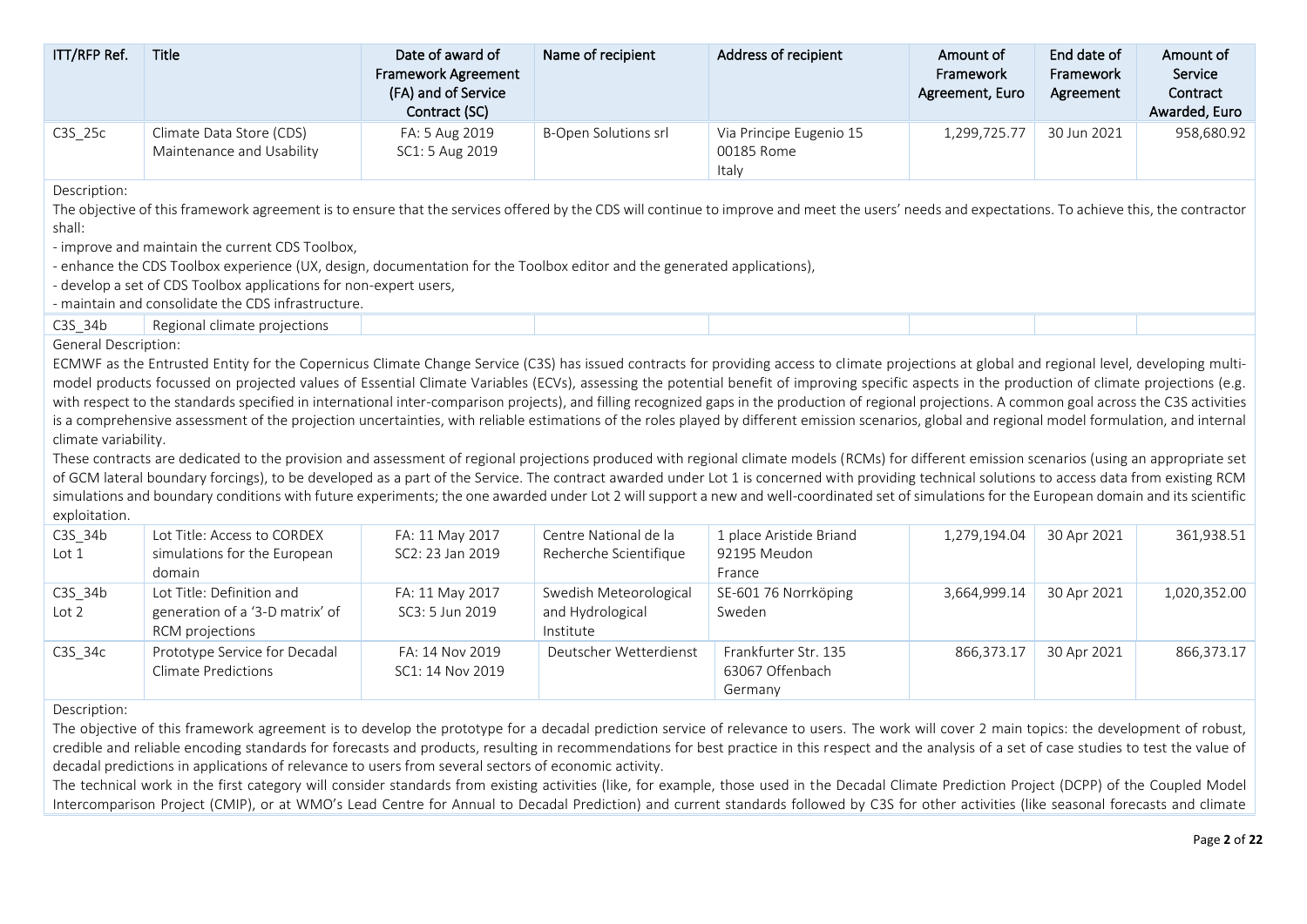| <b>ITT/RFP Ref.</b> | Title | Date of award of<br><b>Framework Agreement</b><br>(FA) and of Service<br>Contract (SC) | Name of recipient | Address of recipient | Amount of<br>Framework<br>Agreement, Euro | End date of<br>Framework<br>Agreement | Amount of<br>Service<br>Contract<br>Awarded, Euro |
|---------------------|-------|----------------------------------------------------------------------------------------|-------------------|----------------------|-------------------------------------------|---------------------------------------|---------------------------------------------------|
|                     |       |                                                                                        |                   |                      |                                           |                                       |                                                   |

projections). Discussions with the data-standard community will be initiated and will be facilitated through a workshop at the facilities of one of the partners in Barcelona.

In addition, a robust definition of methods for post-processing of forecast data, including the generation of multi-model and the assessment of forecast quality, will be formulated into recommendations and provided to C3S at the end of the contract. These aspects will be illustrated using the DCPP-A simulations.

The set of case studies will include contributions from each of the participants in the contract. Four examples have been identified: the first addresses the management of water level and water quality of the Upper catchment in North-Rhine-Westphalia; the second tests the potential for planning of crop yield; the third estimates the predictability of the risk associated with tropical and extra-tropical cyclones over the Atlantic basin and the fourth addresses the production of hydro- and solar power and solar in European regions. Each of the case studies will develop their application in collaboration with a specific user.

Together, these 2 areas of work aim to achieve significant progress in the understanding of the potential value of decadal predictions to society and pave the way towards a decadal prediction service at C3S.

| C3S 34d | - Provision of additional world | FA: 20 Dec 2019  | Agencia Estatal Consejo | Calle Serrano 117 | 498.233.35 | 31 Jan 2021 | 498.233.35 |
|---------|---------------------------------|------------------|-------------------------|-------------------|------------|-------------|------------|
|         | wide CORDEX simulations for     | SC1: 20 Dec 2019 | Superior de             | 28006 Madrid      |            |             |            |
|         | the C3S Climate Data Store      |                  | Investigaciones         | Spain             |            |             |            |
|         |                                 |                  | Científicas             |                   |            |             |            |

### Description:

The contract plans to build a curated World-wide CORDEX dataset and deliver it in time to feed the AR6 IPCC Atlas activity, thus contributing to this initiative (the cut-off deadline for AR6 is end of September 2020, so it is also a good timing for the objectives of the contract). The contract plans to cover as much information as possible (in principle all simulations stored at ESGF and most of the available through local providers, depending on data availability and formats). An initial estimation with the currently available information (from CORDEX, although a bit outdated) is 500+ simulations. Therefore, the Contractor plans to focus only on a reduced set of variables (those most requested by users, according to existing surveys and download statistics) and to maintain a dynamic inventory of data availability in order to dynamically scale the tasks. Moreover, full integration with the C3S 34a Lot 1 (later 34f) and C3S 34b Lot 1 initiatives is planned in order to ensure homogeneity in the treatment of data (using the same quality checkers) and following the same data publication process.

| C3S 34e | The link between the CDS     | FA: 23 Dec 2019  | Science and Technology                         | Polaris House  | 417,636.00 | 30 Jun 2021 | 417,636.00 |
|---------|------------------------------|------------------|------------------------------------------------|----------------|------------|-------------|------------|
|         | Toolbox and the ESGF compute | SC1: 23 Dec 2019 | Facilities Council as part   North Star Avenue |                |            |             |            |
|         | nodes: design and            |                  | of the United Kingdom                          | Swindon        |            |             |            |
|         | implementation               |                  | Research and Innovation                        | SN2 1SZ        |            |             |            |
|         |                              |                  |                                                | United Kingdom |            |             |            |

# Description:

This contract builds on the WPS framework already developed by the partners in previous contracts. It recognises, and responds to, both the C3S requirements for "data-reduction" services and also has wider applicability in terms of concentrating effort on quality and integrity. The objective of the Framework Agreement is to provide a reliable and robust WPS service across three main areas: the low-level operations will be thoroughly tested, the processes will be pre-tested against a significant sample of the input datasets, and the deployed architecture will be resilient and scalable. There are numerous WPS services and software tools that aim to support processing of large climate simulations but there is a common drawback with many of them. The focus on advanced functionality typically causes a rapid reduction in reliability - as more features are added the integrity of the service is compromised and the end-user experiences more failures. The only way to overcome this is to build a comprehensive system for validating the mathematical operations and testing the processes against a significant coverage of the supported datasets. In this case, the contract will focus on the quality-assured subset of CMIP5 and CORDEX data already supported by other C3S contracts.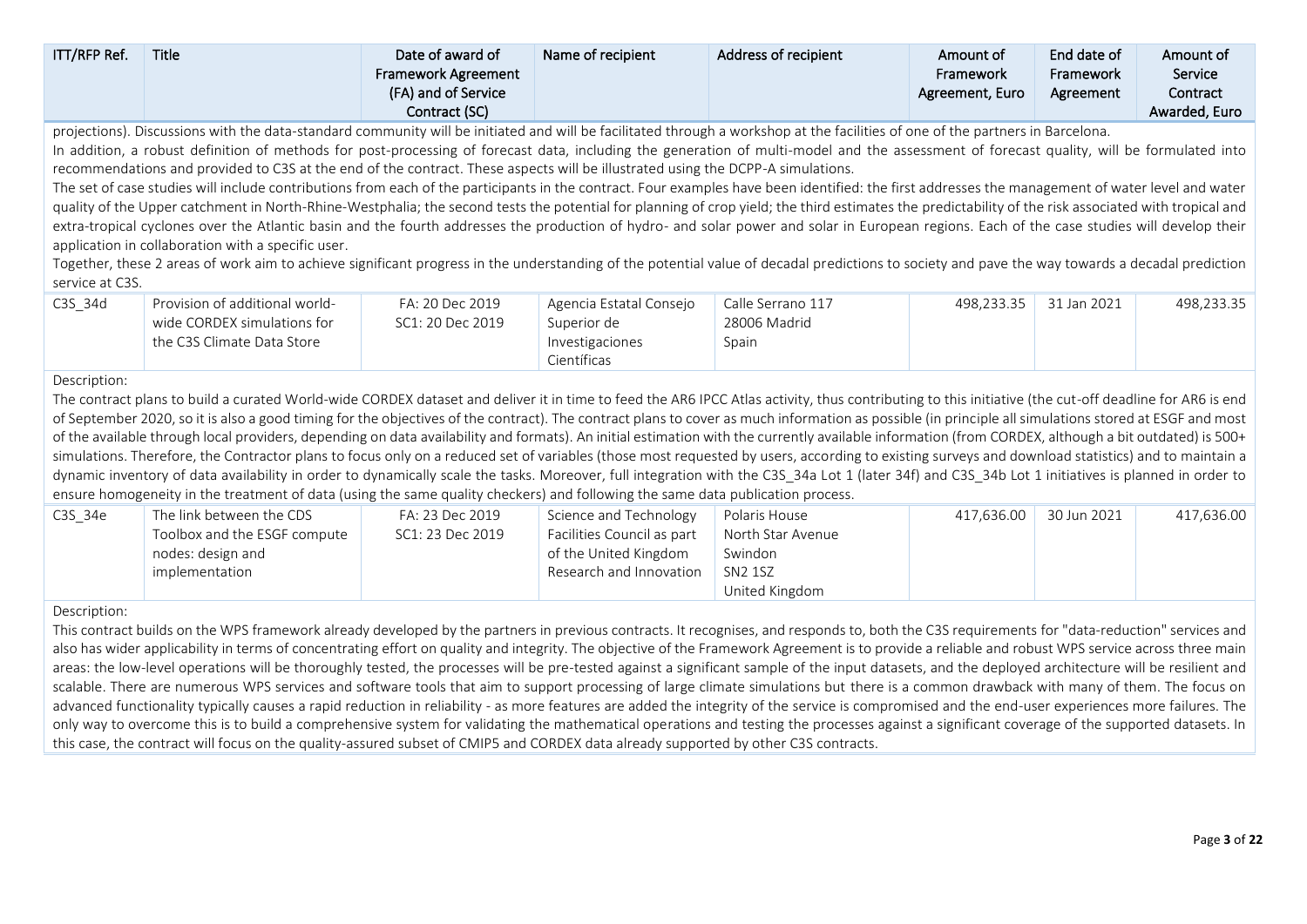| ITT/RFP Ref.        | <b>Title</b>                                                                                                                                                                                                                                                                                                                                                                                                                                                                                                                                                                                                                                                                                                                                                                                                                                                                                                                                                                                                                                                                                                                                                                                                                                                                                                                                                                                                                          | Date of award of<br><b>Framework Agreement</b><br>(FA) and of Service<br>Contract (SC) | Name of recipient                             | Address of recipient                                   | Amount of<br>Framework<br>Agreement, Euro | End date of<br>Framework<br>Agreement | Amount of<br>Service<br>Contract<br>Awarded, Euro |  |  |  |
|---------------------|---------------------------------------------------------------------------------------------------------------------------------------------------------------------------------------------------------------------------------------------------------------------------------------------------------------------------------------------------------------------------------------------------------------------------------------------------------------------------------------------------------------------------------------------------------------------------------------------------------------------------------------------------------------------------------------------------------------------------------------------------------------------------------------------------------------------------------------------------------------------------------------------------------------------------------------------------------------------------------------------------------------------------------------------------------------------------------------------------------------------------------------------------------------------------------------------------------------------------------------------------------------------------------------------------------------------------------------------------------------------------------------------------------------------------------------|----------------------------------------------------------------------------------------|-----------------------------------------------|--------------------------------------------------------|-------------------------------------------|---------------------------------------|---------------------------------------------------|--|--|--|
| $C3S_62$            | Prototype Extreme Events and<br><b>Attribution Service</b>                                                                                                                                                                                                                                                                                                                                                                                                                                                                                                                                                                                                                                                                                                                                                                                                                                                                                                                                                                                                                                                                                                                                                                                                                                                                                                                                                                            | FA: 19 Nov 2019<br>SC1: 19 Nov 2019                                                    | Royal Netherlands<br>Meteorological Institute | Utrechtseweg 297<br>3731 GA De Bilt<br>The Netherlands | 1,147,563.82                              | 30 Jun 2021                           | 1,147,563.82                                      |  |  |  |
| Description:        | The objective of this framework agreement is to develop a prototype with the initial building blocks needed to implement an operational set of extreme events and attribution service elements,<br>with a particular focus on communication. The results of this pilot attribution service will be a set of protocols on attribution, communication and data use, products to use for communication,<br>an effective transfer of skills from the scientists to the operational people at the participating NMSs, contacts with further NMSs and other entities interested in attribution of events, as well as<br>quality assurance on practical, methodological, scientific and communication levels of all protocols and products.                                                                                                                                                                                                                                                                                                                                                                                                                                                                                                                                                                                                                                                                                                  |                                                                                        |                                               |                                                        |                                           |                                       |                                                   |  |  |  |
| C3S_311a            | Collection and Processing of In<br>Situ Observations                                                                                                                                                                                                                                                                                                                                                                                                                                                                                                                                                                                                                                                                                                                                                                                                                                                                                                                                                                                                                                                                                                                                                                                                                                                                                                                                                                                  |                                                                                        |                                               |                                                        |                                           |                                       |                                                   |  |  |  |
|                     | <b>General Description:</b><br>ECMWF as the Entrusted Entity for the Copernicus Climate Change Service (C3S) issued a number of services related to collection and processing of in situ observations in support of climate<br>services development. The overall objective for this set of services is to improve access to available in situ instrumental data records and data streams from observing networks, as needed for<br>monitoring climate change and to support climate science. The C3S has the ambition to provide open and free access to all observations relevant to climate services development via a unified<br>Climate Data Store. Development of observational content for the Climate Data Store relies on the scientific framework provided by the Global Climate Observing System (GCOS).<br>Goals to be addressed by the services tendered include: improvement of the historic instrumental record by means of data rescue, quality control and homogenisation of in situ observations;<br>harmonisation of access to data from major archives of climate observations as well as specialised networks of observing sites; development of merged collections of in situ observations suitable<br>for climate reanalysis; development of high-resolution ECV products for Europe.                                                                                                                           |                                                                                        |                                               |                                                        |                                           |                                       |                                                   |  |  |  |
| C3S_311a<br>Lot $1$ | Lot Title: Coordination of data<br>rescue activities                                                                                                                                                                                                                                                                                                                                                                                                                                                                                                                                                                                                                                                                                                                                                                                                                                                                                                                                                                                                                                                                                                                                                                                                                                                                                                                                                                                  | FA: 22 Mar 2017<br>SC2: 28 Mar 2019                                                    | Met Office                                    | FitzRoy Road<br>Exeter, EX1 3PB<br>United Kingdom      | 2,335,843.92                              | 31 Mar 2021                           | 569,880.73                                        |  |  |  |
| Description:        | The Contractor for Lot 1 will deliver a coherent set of services to support coordination and harmonisation of in situ data rescue activities around the world. The objective is to facilitate and<br>support ongoing efforts to digitise documented historic instrumental data records and to make these records more easily accessible for further processing and analysis.<br>The Contractor for this Lot shall:<br>- Work with existing international data rescue support initiatives such as the Atmospheric Circulation Reconstructions over the Earth (ACRE) and the International Data Rescue Portal (I-DARE);<br>- Develop and maintain a global inventory of known data rescue activities;<br>- Support imaging and digitization activities for selected high-priority data records;<br>- Provide data-rescue registry services including:<br>- Access to up-to-date information about completed, active and planned data rescue activities world-wide;<br>- Access to standardised and searchable metadata on these activities;<br>- Tools for identifying opportunities, gaps and priorities in data rescue;<br>- Facilities to support collaboration on data rescue projects;<br>- Facilities for submitting digitised data sets to international climate data archives;<br>- Promote community tools for imaging, digitizing and quality control;<br>- Promote best practices, data standards and metadata requirements. |                                                                                        |                                               |                                                        |                                           |                                       |                                                   |  |  |  |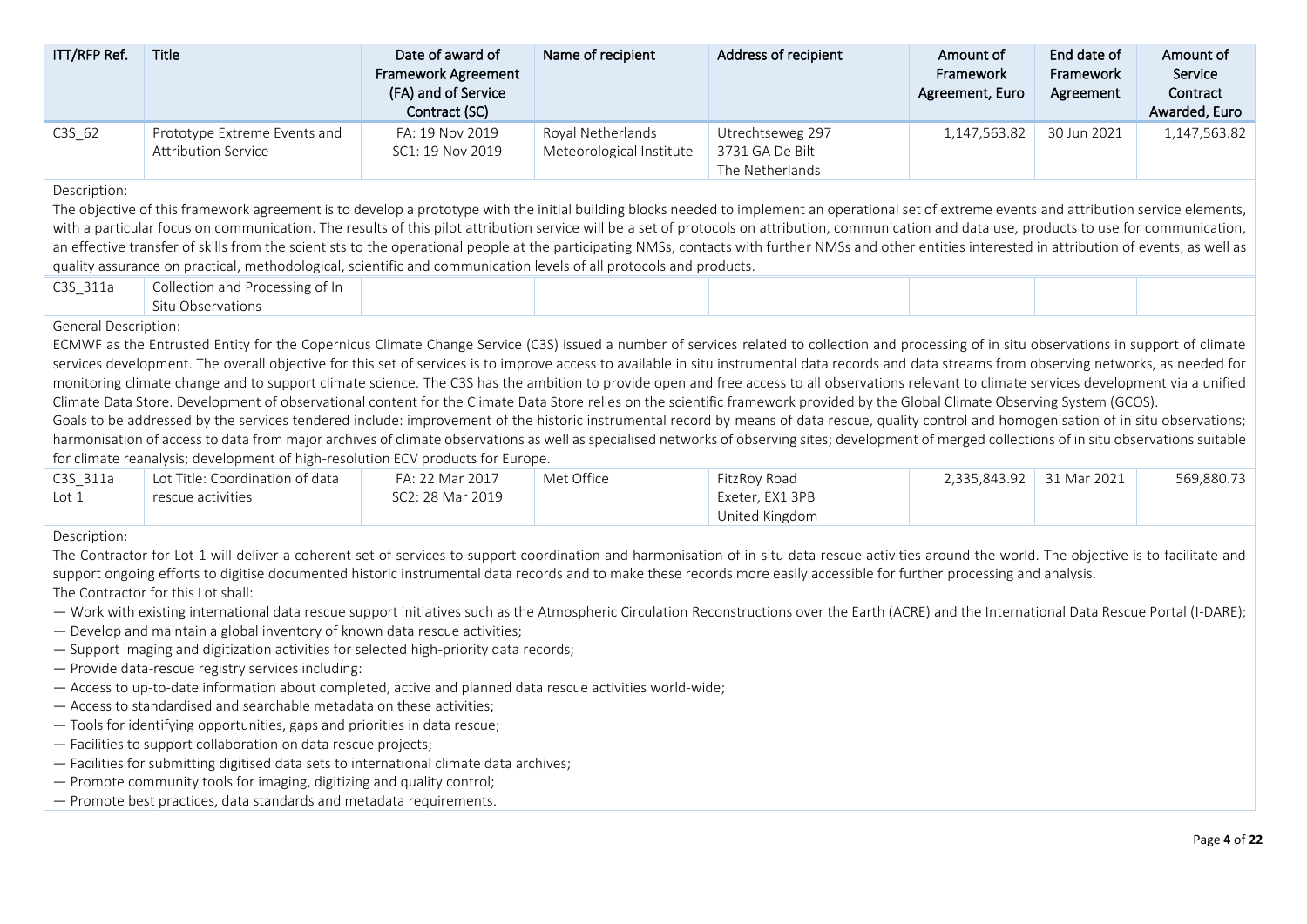| ITT/RFP Ref.                                                                                                                                                                                                                                                                                                                                                                                                                                                                                                                                                                                                                                                                                                                                                                                                                                                                                                                                                                                                                                                                                                                                               | Title                                                                                                                                                                                               | Date of award of<br><b>Framework Agreement</b><br>(FA) and of Service<br>Contract (SC) | Name of recipient                                                 | Address of recipient | Amount of<br>Framework<br>Agreement, Euro | End date of<br>Framework<br>Agreement | Amount of<br>Service<br>Contract<br>Awarded, Euro |  |
|------------------------------------------------------------------------------------------------------------------------------------------------------------------------------------------------------------------------------------------------------------------------------------------------------------------------------------------------------------------------------------------------------------------------------------------------------------------------------------------------------------------------------------------------------------------------------------------------------------------------------------------------------------------------------------------------------------------------------------------------------------------------------------------------------------------------------------------------------------------------------------------------------------------------------------------------------------------------------------------------------------------------------------------------------------------------------------------------------------------------------------------------------------|-----------------------------------------------------------------------------------------------------------------------------------------------------------------------------------------------------|----------------------------------------------------------------------------------------|-------------------------------------------------------------------|----------------------|-------------------------------------------|---------------------------------------|---------------------------------------------------|--|
| C3S_311a                                                                                                                                                                                                                                                                                                                                                                                                                                                                                                                                                                                                                                                                                                                                                                                                                                                                                                                                                                                                                                                                                                                                                   | Lot Title: Access to observations                                                                                                                                                                   | FA: 1 Mar 2017                                                                         | National University of                                            | County Kildare       | 2,212,888.79                              | 28 Feb 2021                           | 1,274,931.28                                      |  |
| Lot 2                                                                                                                                                                                                                                                                                                                                                                                                                                                                                                                                                                                                                                                                                                                                                                                                                                                                                                                                                                                                                                                                                                                                                      | from global climate data<br>archives                                                                                                                                                                | SC2: 24 Jan 2019                                                                       | Ireland Maynooth                                                  | Maynooth<br>Ireland  |                                           |                                       |                                                   |  |
| Description:                                                                                                                                                                                                                                                                                                                                                                                                                                                                                                                                                                                                                                                                                                                                                                                                                                                                                                                                                                                                                                                                                                                                               |                                                                                                                                                                                                     |                                                                                        |                                                                   |                      |                                           |                                       |                                                   |  |
| The Contractor for Lot 2 will deliver services providing reliable access to data from managed archives of historic, quality-controlled, in situ climate observations. The objective is to rationalise,<br>harmonise and improve access to the large variety of climate data archives existing at various locations around the world.<br>The Contractor for this Lot shall:<br>- Address near-surface observations over land and ocean;<br>- Aim for maximum access to the entire instrumental data record available for the domains addressed;<br>- Coordinate with existing climate data providers in Europe or elsewhere;<br>- Broker access to quality-assured in situ observations with maximum spatial (global) and temporal (multi-decadal) coverage;<br>- Manage differences and changes in data supply, sources, quality, formats etc.;<br>- Harmonise data formats and metadata conventions;<br>- Provide a uniform data service to users via the C3S Climate Data Store;<br>- Develop a governance structure and operating rules together with the data custodians, to allow for continued operation of data services after the end of contract. |                                                                                                                                                                                                     |                                                                                        |                                                                   |                      |                                           |                                       |                                                   |  |
| C3S_311a                                                                                                                                                                                                                                                                                                                                                                                                                                                                                                                                                                                                                                                                                                                                                                                                                                                                                                                                                                                                                                                                                                                                                   | Lot Title: Access to observations                                                                                                                                                                   | FA: 1 Mar 2017                                                                         | Consiglio Nazionale delle                                         | Piazzale Aldo Moro 7 | 2,085,247.46                              | 28 Feb 2021                           | 811,857.11                                        |  |
| Lot <sub>3</sub>                                                                                                                                                                                                                                                                                                                                                                                                                                                                                                                                                                                                                                                                                                                                                                                                                                                                                                                                                                                                                                                                                                                                           | from baseline and reference<br>networks                                                                                                                                                             | SC2: 5 Feb 2019                                                                        | Ricerche - Istituto di<br>Metodologie per l'Analisi<br>Ambientale | 00185 Rome<br>Italy  |                                           |                                       |                                                   |  |
| Description:                                                                                                                                                                                                                                                                                                                                                                                                                                                                                                                                                                                                                                                                                                                                                                                                                                                                                                                                                                                                                                                                                                                                               |                                                                                                                                                                                                     |                                                                                        |                                                                   |                      |                                           |                                       |                                                   |  |
|                                                                                                                                                                                                                                                                                                                                                                                                                                                                                                                                                                                                                                                                                                                                                                                                                                                                                                                                                                                                                                                                                                                                                            | The Contractor for Lot 3 will deliver services to provide reliable access to data from baseline and reference networks of observation sites. The objective is to rationalise, harmonise and improve |                                                                                        |                                                                   |                      |                                           |                                       |                                                   |  |
|                                                                                                                                                                                                                                                                                                                                                                                                                                                                                                                                                                                                                                                                                                                                                                                                                                                                                                                                                                                                                                                                                                                                                            | access to measurements provided by the large variety of existing networks, to facilitate climate monitoring, estimation of ECVs and uncertainty assessments.                                        |                                                                                        |                                                                   |                      |                                           |                                       |                                                   |  |
|                                                                                                                                                                                                                                                                                                                                                                                                                                                                                                                                                                                                                                                                                                                                                                                                                                                                                                                                                                                                                                                                                                                                                            | The Contractor for this Lot shall:                                                                                                                                                                  |                                                                                        |                                                                   |                      |                                           |                                       |                                                   |  |
|                                                                                                                                                                                                                                                                                                                                                                                                                                                                                                                                                                                                                                                                                                                                                                                                                                                                                                                                                                                                                                                                                                                                                            | - Prioritise access to observations of ECVs that are not well observed from space;                                                                                                                  |                                                                                        |                                                                   |                      |                                           |                                       |                                                   |  |
|                                                                                                                                                                                                                                                                                                                                                                                                                                                                                                                                                                                                                                                                                                                                                                                                                                                                                                                                                                                                                                                                                                                                                            | - Prioritise access to data that can be used and redistributed without restriction;                                                                                                                 |                                                                                        |                                                                   |                      |                                           |                                       |                                                   |  |
|                                                                                                                                                                                                                                                                                                                                                                                                                                                                                                                                                                                                                                                                                                                                                                                                                                                                                                                                                                                                                                                                                                                                                            | - Address multiple atmospheric ECVs;                                                                                                                                                                |                                                                                        |                                                                   |                      |                                           |                                       |                                                   |  |
|                                                                                                                                                                                                                                                                                                                                                                                                                                                                                                                                                                                                                                                                                                                                                                                                                                                                                                                                                                                                                                                                                                                                                            | - Provide timely access to observations from GCOS-relevant network components and systems supporting one or more ECVs;                                                                              |                                                                                        |                                                                   |                      |                                           |                                       |                                                   |  |
|                                                                                                                                                                                                                                                                                                                                                                                                                                                                                                                                                                                                                                                                                                                                                                                                                                                                                                                                                                                                                                                                                                                                                            | - Harmonise data formats and metadata conventions;                                                                                                                                                  |                                                                                        |                                                                   |                      |                                           |                                       |                                                   |  |
|                                                                                                                                                                                                                                                                                                                                                                                                                                                                                                                                                                                                                                                                                                                                                                                                                                                                                                                                                                                                                                                                                                                                                            | - Make use of the coordination function carried out by the European Environment Agency;                                                                                                             |                                                                                        |                                                                   |                      |                                           |                                       |                                                   |  |
|                                                                                                                                                                                                                                                                                                                                                                                                                                                                                                                                                                                                                                                                                                                                                                                                                                                                                                                                                                                                                                                                                                                                                            | - Take account of the requirements of other Copernicus services for in situ network data;                                                                                                           |                                                                                        |                                                                   |                      |                                           |                                       |                                                   |  |
|                                                                                                                                                                                                                                                                                                                                                                                                                                                                                                                                                                                                                                                                                                                                                                                                                                                                                                                                                                                                                                                                                                                                                            | - Develop a governance structure and operating rules together with the network operators, to allow for continued operation of data services after the end of contract.                              |                                                                                        |                                                                   |                      |                                           |                                       |                                                   |  |
| C3S_311c                                                                                                                                                                                                                                                                                                                                                                                                                                                                                                                                                                                                                                                                                                                                                                                                                                                                                                                                                                                                                                                                                                                                                   | Support for Climate Reanalysis<br>including Satellite Data Rescue                                                                                                                                   |                                                                                        |                                                                   |                      |                                           |                                       |                                                   |  |
| General Description:                                                                                                                                                                                                                                                                                                                                                                                                                                                                                                                                                                                                                                                                                                                                                                                                                                                                                                                                                                                                                                                                                                                                       |                                                                                                                                                                                                     |                                                                                        |                                                                   |                      |                                           |                                       |                                                   |  |
|                                                                                                                                                                                                                                                                                                                                                                                                                                                                                                                                                                                                                                                                                                                                                                                                                                                                                                                                                                                                                                                                                                                                                            | ECMWF as the Entrusted Entity for the Copernicus Climate Change Service (C3S) issued contracts for activities to support climate reanalysis by extending the coverage and quality of input data     |                                                                                        |                                                                   |                      |                                           |                                       |                                                   |  |

from the data-sparse past. The overall objective for this set of services is to improve and harmonise access to the early (pre-1979) instrumental record. Deliverables shall be used as input for future climate reanalyses, including the next-generation C3S global reanalysis ERA6 which is scheduled to go into production by 2023. Access to all datasets and associated documentation shall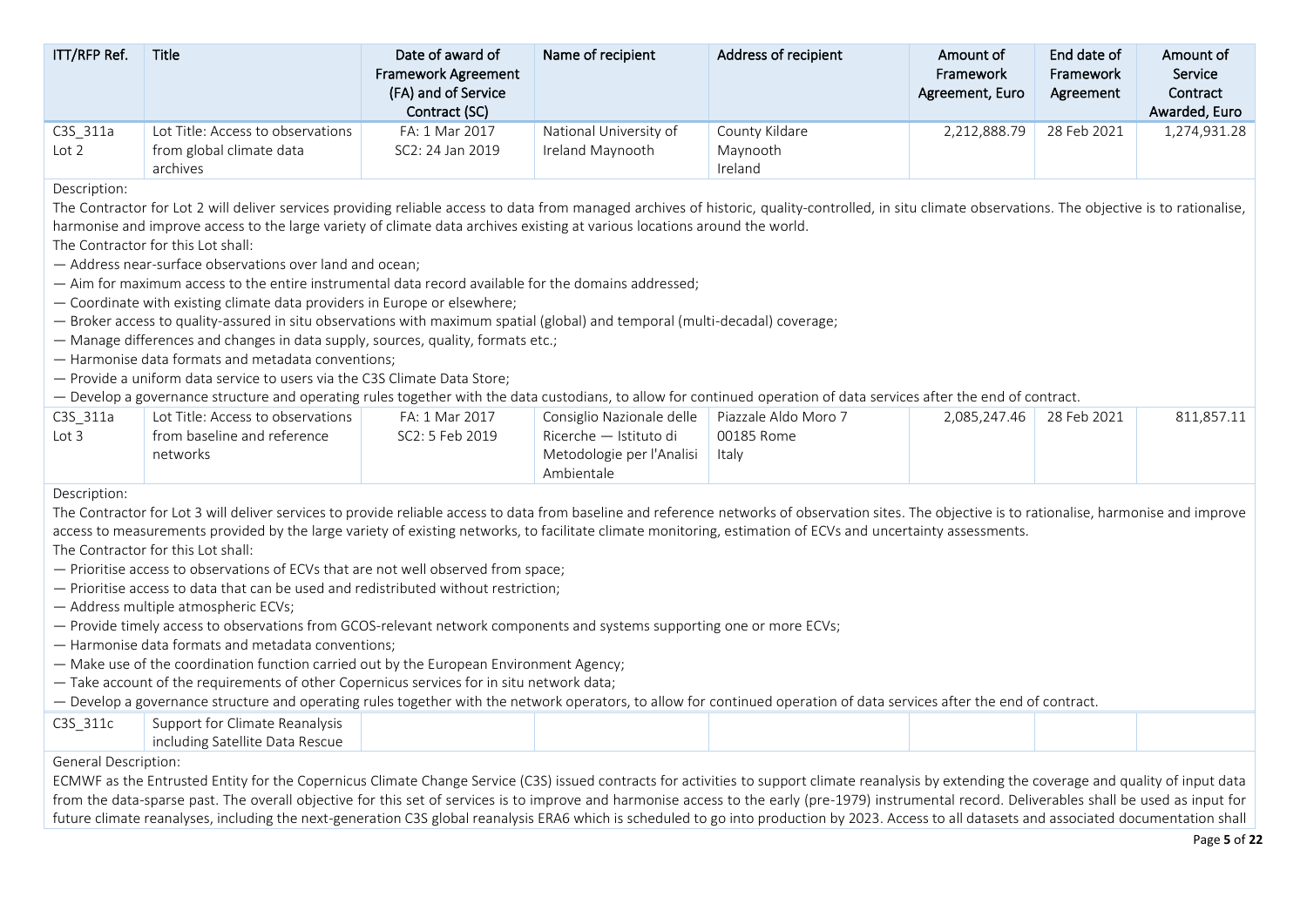| ITT/RFP Ref.                                                                 | Title                                                                                                                                                                                                                                                                                                                                                                                                                                                                                                                                                                                                                                                                                                                                                                                                            | Date of award of<br><b>Framework Agreement</b><br>(FA) and of Service<br>Contract (SC) | Name of recipient                                                                             | Address of recipient                                                                                | Amount of<br>Framework<br>Agreement, Euro | End date of<br>Framework<br>Agreement | Amount of<br>Service<br>Contract<br>Awarded, Euro |
|------------------------------------------------------------------------------|------------------------------------------------------------------------------------------------------------------------------------------------------------------------------------------------------------------------------------------------------------------------------------------------------------------------------------------------------------------------------------------------------------------------------------------------------------------------------------------------------------------------------------------------------------------------------------------------------------------------------------------------------------------------------------------------------------------------------------------------------------------------------------------------------------------|----------------------------------------------------------------------------------------|-----------------------------------------------------------------------------------------------|-----------------------------------------------------------------------------------------------------|-------------------------------------------|---------------------------------------|---------------------------------------------------|
|                                                                              | be provided via the C3S Climate Data Store.                                                                                                                                                                                                                                                                                                                                                                                                                                                                                                                                                                                                                                                                                                                                                                      |                                                                                        |                                                                                               |                                                                                                     |                                           |                                       |                                                   |
| C3S_311c<br>Lot 1                                                            | Lot Title: Satellite Data Rescue                                                                                                                                                                                                                                                                                                                                                                                                                                                                                                                                                                                                                                                                                                                                                                                 | FA: 19 Nov 2018<br>SC2: 10 Apr 2019                                                    | SPASCIA: Space Science<br>Algorithmics SAS                                                    | Parc Technologique du<br>Canal, 10 avenue de l'Europe<br>Ramonville-Saint-Agne<br>F-31520<br>France | 1,399,985.89                              | 30 Jun 2021                           | 1,055,769.50                                      |
| Description:                                                                 | ECMWF issued a contract for activities in support of satellite data rescue. The objective is to extend the coverage and quality of input satellite data records available for climate reanalysis, and<br>to improve the impact of such data by targeted development of forward modelling capability, quality control and bias correction schemes.                                                                                                                                                                                                                                                                                                                                                                                                                                                                |                                                                                        |                                                                                               |                                                                                                     |                                           |                                       |                                                   |
| C3S_312b                                                                     | Essential Climate Variable<br>products derived from<br>observations                                                                                                                                                                                                                                                                                                                                                                                                                                                                                                                                                                                                                                                                                                                                              |                                                                                        |                                                                                               |                                                                                                     |                                           |                                       |                                                   |
| <b>General Description:</b><br>user support.<br>C3S_312b<br>Lot <sub>3</sub> | ECMWF as the Entrusted Entity for the Copernicus Climate Change Service (C3S) is building a Climate Data Store (CDS) that will provide open and free access to quality-assured climate<br>observations, global and regional Essential Climate Variable (ECV) products derived from observations, global and regional climate reanalyses, seasonal forecast data and model-generated future<br>climate change scenarios. To support analysis and monitoring of climate change, CDS users need access to state-of-the-art Climate Data Records (CDRs) and Interim Climate Data Records (ICDRs)<br>for a variety of ECVs. ECMWF issued contracts for reliable access to ECV products via the CDS by procuring services related to production, quality assurance, data access, documentation and<br>Lot Title: Ocean | FA: 27 Mar 2018<br>SC2: 9 Apr 2019                                                     | Collecte Localisation<br>Satellites                                                           | 11, rue Hermes, Parc<br>Technologique du Canal<br>31520 Ramonville-Cedex<br>France                  | 2,969,487.94                              | 30 Jun 2021                           | 2,291,293.85                                      |
| - Sea Surface Temperature,<br>- Sea Level,<br>- Sea Ice,<br>- Ocean Colour.  | The contractor for Lot 3 shall ensure timely access to data products associated with the following ECVs:                                                                                                                                                                                                                                                                                                                                                                                                                                                                                                                                                                                                                                                                                                         |                                                                                        |                                                                                               |                                                                                                     |                                           |                                       |                                                   |
| C3S_312b<br>Lot $4$                                                          | Lot Title: Land hydrology and<br>cryosphere                                                                                                                                                                                                                                                                                                                                                                                                                                                                                                                                                                                                                                                                                                                                                                      | FA: 4 May 2018<br>SC2: 26 Apr 2019                                                     | <b>EODC Earth Observation</b><br>Data Centre for Water<br><b>Resources Monitoring</b><br>GmbH | Franz-Grill-Straße 9<br>1030 Vienna<br>Austria                                                      | 3,048,407.14                              | 30 Jun 2021                           | 2,427,709.98                                      |
| $-$ Lakes,<br>- Glaciers,<br>- Soil Moisture.                                | The contractor for Lot 4 shall ensure timely access to data products associated with the following ECVs:<br>- Ice Sheets and Ice Shelves,                                                                                                                                                                                                                                                                                                                                                                                                                                                                                                                                                                                                                                                                        |                                                                                        |                                                                                               |                                                                                                     |                                           |                                       |                                                   |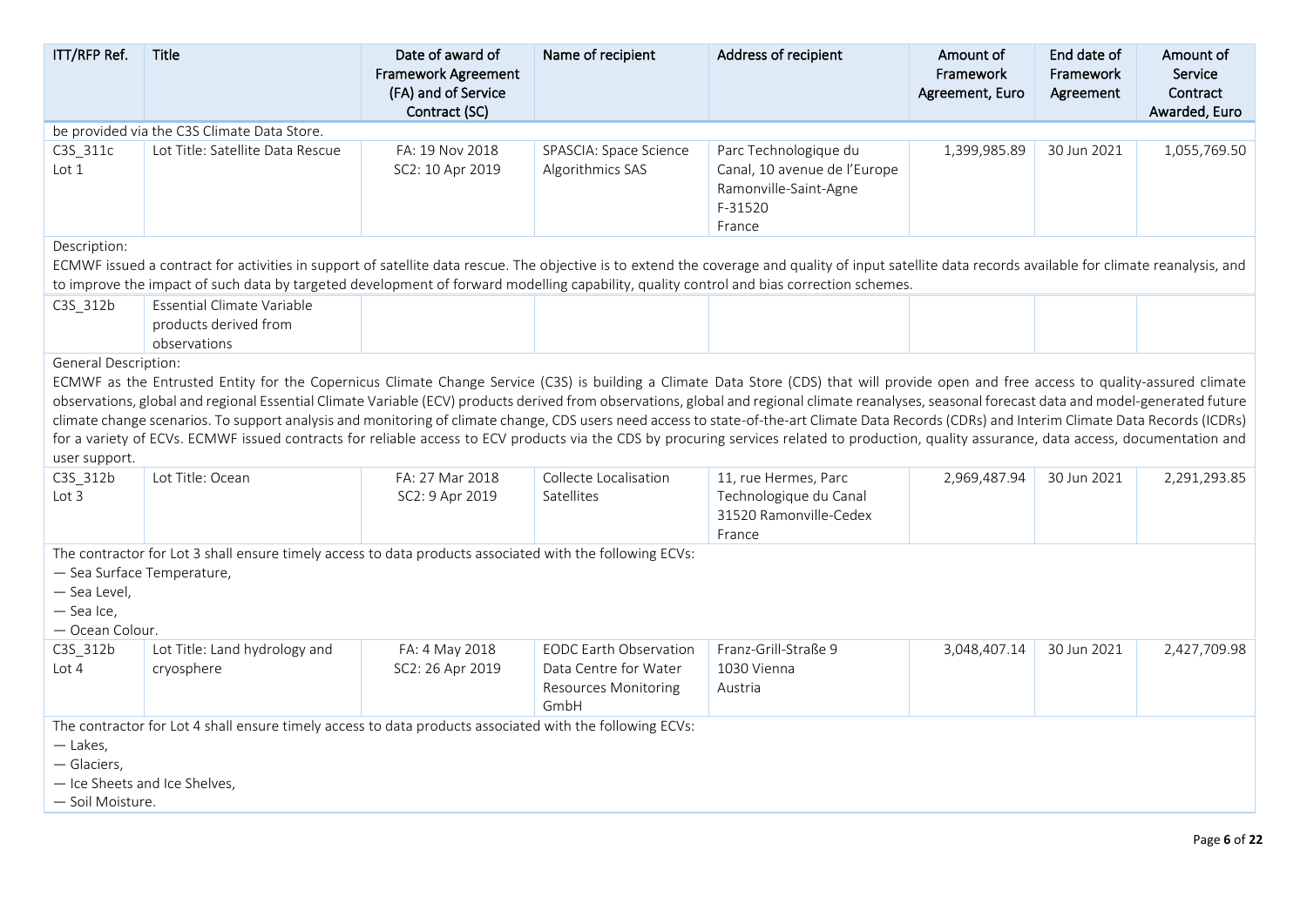| ITT/RFP Ref.                | Title                                                                                                                                                                                              | Date of award of                                  | Name of recipient    | Address of recipient | Amount of<br>Framework | End date of<br>Framework | Amount of<br>Service |
|-----------------------------|----------------------------------------------------------------------------------------------------------------------------------------------------------------------------------------------------|---------------------------------------------------|----------------------|----------------------|------------------------|--------------------------|----------------------|
|                             |                                                                                                                                                                                                    | <b>Framework Agreement</b><br>(FA) and of Service |                      |                      | Agreement, Euro        | Agreement                | Contract             |
|                             |                                                                                                                                                                                                    | Contract (SC)                                     |                      |                      |                        |                          | Awarded, Euro        |
|                             | Technical Preparations for C3S                                                                                                                                                                     | FA: 24 Jan 2019                                   | Institut National de | Domaine de Voluceau  | 599,985.34             | 31 Mar 2021              | 259,184.03           |
| C3S_321b                    | Seasonal Initialization and                                                                                                                                                                        | SC1: 24 Jan 2019                                  | Recherche en         | Rocquencourt         |                        |                          |                      |
|                             | Global Reanalysis: Enabling an                                                                                                                                                                     |                                                   | Informatique et      | 78153 Le Chesnay     |                        |                          |                      |
|                             | Ensemble of Data Assimilation                                                                                                                                                                      |                                                   | Automatique          | France               |                        |                          |                      |
|                             | for the Ocean                                                                                                                                                                                      |                                                   |                      |                      |                        |                          |                      |
| Description:                |                                                                                                                                                                                                    |                                                   |                      |                      |                        |                          |                      |
|                             | ECMWF, as the Entrusted Entity for the Copernicus Climate Change Service (C3S), issued a contract for a service related to the development of an ensemble of data assimilation for the ocean in    |                                                   |                      |                      |                        |                          |                      |
|                             | support of climate services development, specifically the initialization of the ECMWF seasonal forecasts, and as part of a coupled ocean-atmosphere global reanalysis. The development within      |                                                   |                      |                      |                        |                          |                      |
|                             | this contract will advance the ocean data assimilation capabilities used in the initialization of seasonal forecasts and generation of coupled Earth System reanalyses. Both seasonal forecast and |                                                   |                      |                      |                        |                          |                      |
|                             | Earth System reanalyses are key elements of the Copernicus Climate Change Service. Specific targets of the contract are the better utilization of the Earth system observations by provision of    |                                                   |                      |                      |                        |                          |                      |
|                             | more accurate reanalyses, and provision of reliable uncertainty estimates. The implemented developments are expected to be used in the production of the next generation of C3S's Reanalysis       |                                                   |                      |                      |                        |                          |                      |
|                             | System (ERA6), which will provide a monitoring capability for the Earth system, including atmosphere, land, ocean, sea-ice and ocean waves. Some of the developments will also contribute to       |                                                   |                      |                      |                        |                          |                      |
|                             | the production of ocean initial conditions for the next ECMWF seasonal forecasting system SEAS6, by preparing ocean initial conditions spanning several decades, with corresponding uncertainty    |                                                   |                      |                      |                        |                          |                      |
|                             | estimates. The ocean data assimilation will be based on the NEMO ocean model, on the NEMOVAR data assimilation system and it will use the (C++ based) Object-oriented prediction system            |                                                   |                      |                      |                        |                          |                      |
| (OOPS) infrastructure.      |                                                                                                                                                                                                    |                                                   |                      |                      |                        |                          |                      |
| C3S 322                     | Regional Climate Reanalysis                                                                                                                                                                        |                                                   |                      |                      |                        |                          |                      |
| <b>General Description:</b> |                                                                                                                                                                                                    |                                                   |                      |                      |                        |                          |                      |
|                             | ECMWF as the Entrusted Entity for the Copernicus Climate Change Service (C3S) issued contracts for the production of regional reanalyses covering geographical areas of special interest to        |                                                   |                      |                      |                        |                          |                      |
|                             | European users of climate services. The regional reanalyses are needed to generate high-resolution, physically consistent, gridded estimates of Essential Climate Variables (ECVs, Bojinski et al. |                                                   |                      |                      |                        |                          |                      |
|                             | 2014) that will complement the information available from lower-resolution global reanalyses.                                                                                                      |                                                   |                      |                      |                        |                          |                      |
|                             | The scope of activities for each contract includes:                                                                                                                                                |                                                   |                      |                      |                        |                          |                      |
|                             | - development of a production system for regional reanalysis;                                                                                                                                      |                                                   |                      |                      |                        |                          |                      |

— preparation and quality control of observations and other input data;

— reanalysis production, post-processing and quality assurance;

— user guidance and user support via the C3S Service Desk;

— management, implementation and coordination.

C3S shall take ownership of all regional reanalysis data products delivered by these contracts.

| C3S 322 | Lot Title: Regional Reanalysis | FA: 14 Aug 2017  | Swedish Meteorological   SE-601 76 Norrköping |        | $3,295,716.59$ 31 Aug 2021 | 863.978.05 |
|---------|--------------------------------|------------------|-----------------------------------------------|--------|----------------------------|------------|
| Lot 1   | Products for Europe            | SC2: 25 Jan 2019 | and Hydrological                              | Sweden |                            |            |
|         |                                |                  | Institute                                     |        |                            |            |

Description:

The Contractor for Lot 1 will generate and deliver regional reanalysis products for Europe based on the concept of a single pan-European reanalysis in accordance with the following requirements:

— the spatial domain shall be a single domain consistent with CORDEX Region 4 (see www.cordex.org);

- the effective spatial resolution of data products shall be 10 km or less;
- the reanalysis shall span a time period of at least 30 years continuing into present time;
- the temporal resolution of data products shall be sufficient to resolve the diurnal cycle;
- reanalysis products shall be updated on a monthly basis;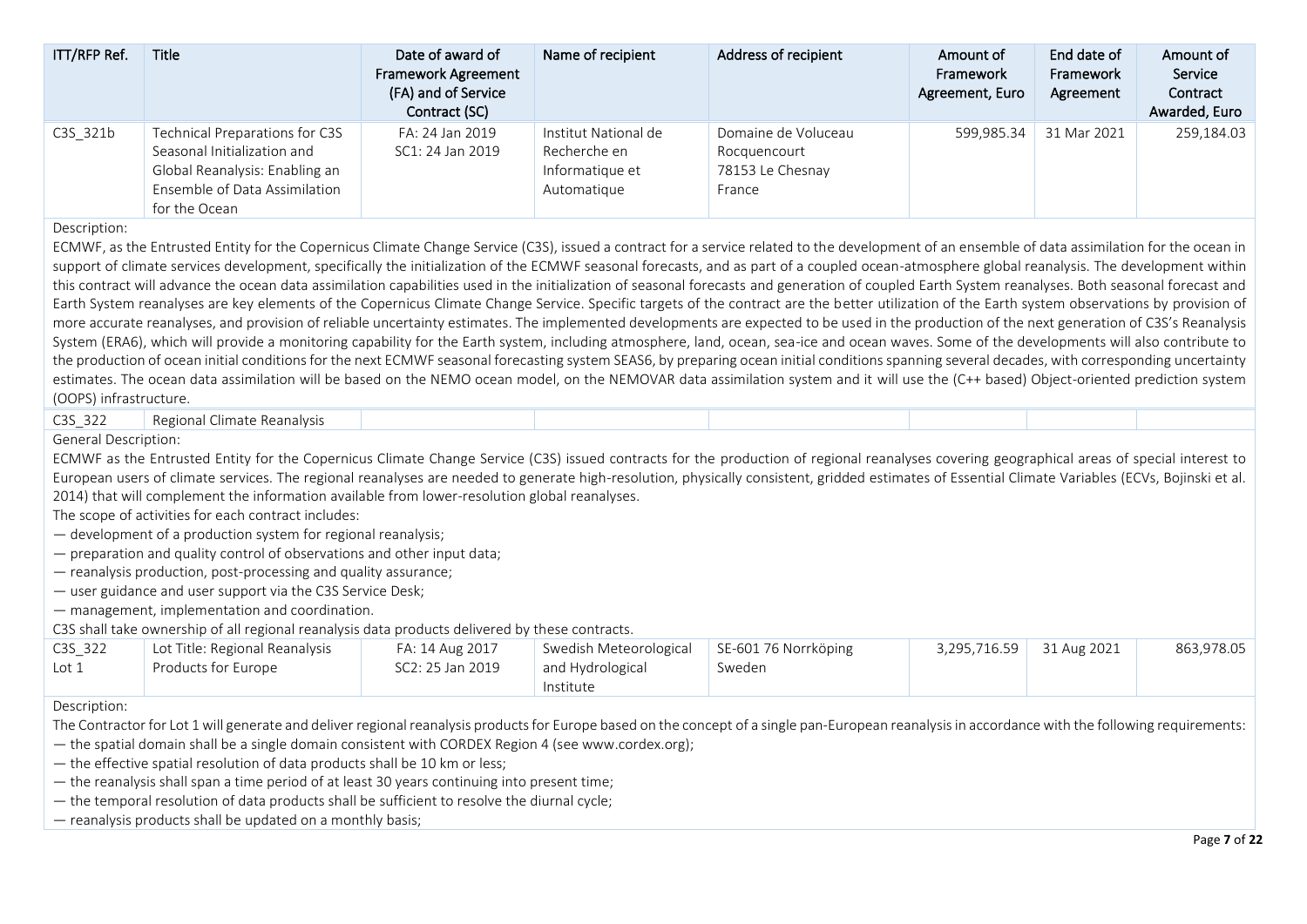| ITT/RFP Ref.         | Title                                                                                                                                                                                                                                                                                                                                                                                                                                                                                                                                                                                                                                                                                                                                                                                                                                                                                                                                                                                                                                                                                                                                                                                                                                                                                                                                             | Date of award of<br>Framework Agreement<br>(FA) and of Service<br>Contract (SC) | Name of recipient                     | Address of recipient                              | Amount of<br>Framework<br>Agreement, Euro | End date of<br>Framework<br>Agreement | Amount of<br>Service<br>Contract<br>Awarded, Euro |
|----------------------|---------------------------------------------------------------------------------------------------------------------------------------------------------------------------------------------------------------------------------------------------------------------------------------------------------------------------------------------------------------------------------------------------------------------------------------------------------------------------------------------------------------------------------------------------------------------------------------------------------------------------------------------------------------------------------------------------------------------------------------------------------------------------------------------------------------------------------------------------------------------------------------------------------------------------------------------------------------------------------------------------------------------------------------------------------------------------------------------------------------------------------------------------------------------------------------------------------------------------------------------------------------------------------------------------------------------------------------------------|---------------------------------------------------------------------------------|---------------------------------------|---------------------------------------------------|-------------------------------------------|---------------------------------------|---------------------------------------------------|
|                      | - the reanalysis shall be produced using a single model-based data assimilation system with firm basis in estimation theory;<br>- consistent estimates of uncertainty shall be generated based on explicit statistical assumptions on model errors and observation errors;<br>- a well-defined strategy for ensuring temporal consistency of the reanalysis products shall be implemented;<br>- well-defined strategies for quality assessment during production and post-production shall be implemented, e.g. based on comparison with alternative C3S ECV products derived from<br>observations and/or global reanalyses.                                                                                                                                                                                                                                                                                                                                                                                                                                                                                                                                                                                                                                                                                                                      |                                                                                 |                                       |                                                   |                                           |                                       |                                                   |
| C3S_322<br>Lot 2     | Lot Title: Regional Reanalysis<br>Products for the Arctic                                                                                                                                                                                                                                                                                                                                                                                                                                                                                                                                                                                                                                                                                                                                                                                                                                                                                                                                                                                                                                                                                                                                                                                                                                                                                         | FA: 23 Aug 2017<br>SC2: 30 Jan 2019                                             | Norwegian<br>Meteorological Institute | P.O.Box 43 Blindern<br>0313 Oslo<br>Norway        | 3,099,999.00                              | 31 Aug 2021                           | 826,090.16                                        |
|                      | The Contractor for Lot 2 will generate and deliver regional reanalysis products for the Arctic based on the concept of a single pan-Arctic reanalysis in accordance with the following requirements:<br>- the reanalyses shall assimilate the main components of the Arctic observing system, including satellite data;<br>- the reanalyses shall make good use of complementary data on surface properties in the region, e.g. related to snow and sea ice;<br>- the reanalyses shall span a time period that is as long as possible given the availability of observations and other input data;<br>- spatial and temporal resolution of data products shall be commensurate with key processes affecting climate change in the region;<br>- reanalysis products shall be updated on a monthly basis;<br>- consistent estimates of uncertainty shall be generated based on explicit statistical assumptions on model errors and observation errors;<br>- a well-defined strategy for ensuring temporal consistency of the reanalysis products shall be implemented;<br>- well-defined strategies for quality assessment during production and post-production shall be implemented, e.g. based on comparison with alternative C3S ECV products derived from<br>observations and/or global reanalyses.                                           |                                                                                 |                                       |                                                   |                                           |                                       |                                                   |
| C3S_330              | Operational Production of<br>Seasonal Forecasts                                                                                                                                                                                                                                                                                                                                                                                                                                                                                                                                                                                                                                                                                                                                                                                                                                                                                                                                                                                                                                                                                                                                                                                                                                                                                                   |                                                                                 |                                       |                                                   |                                           |                                       |                                                   |
| General Description: | ECMWF as the Entrusted Entity for the Copernicus Climate Change Service (C3S) issued contracts for the production of seasonal forecasts, to contribute to the operational phase of the C3S<br>seasonal forecast service. The service will be a continuation of the activity started by C3S in 2016, which has at its core a multi-system seasonal forecast infrastructure. The focus will be on<br>production and delivery of forecast data to an operational schedule. Each month during the next 3 years, each of the contractors will deliver 6-month forecasts from their respective operational<br>seasonal forecast system. Similar inputs will be collected from ECMWF's operational seasonal forecast system, to the same deadlines. C3S will take ownership of the data products thus delivered,<br>create further data and graphical products — including multi-system combinations — and make them available to the public without charge. While the task of maintaining and updating the<br>operational system of each provider remains their responsibility, these contracts will support some of the activities involved. In addition to their production activities, each of the contractors is<br>committed to contributing to user support and documentation associated to the data and products, under the coordination of C3S. |                                                                                 |                                       |                                                   |                                           |                                       |                                                   |
| C3S_330              |                                                                                                                                                                                                                                                                                                                                                                                                                                                                                                                                                                                                                                                                                                                                                                                                                                                                                                                                                                                                                                                                                                                                                                                                                                                                                                                                                   | FA: 28 Feb 2018<br>SC2: 5 Apr 2019                                              | Met Office                            | FitzRoy Road<br>Exeter, EX1 3PB<br>United Kingdom | 2,307,907.51                              | 31 May 2021                           | 676,745.11                                        |
| C3S_426              | Operational Sectoral<br>Information System for the<br>Energy and Wind Storm<br><b>Insurance Sectors</b>                                                                                                                                                                                                                                                                                                                                                                                                                                                                                                                                                                                                                                                                                                                                                                                                                                                                                                                                                                                                                                                                                                                                                                                                                                           |                                                                                 |                                       |                                                   |                                           |                                       |                                                   |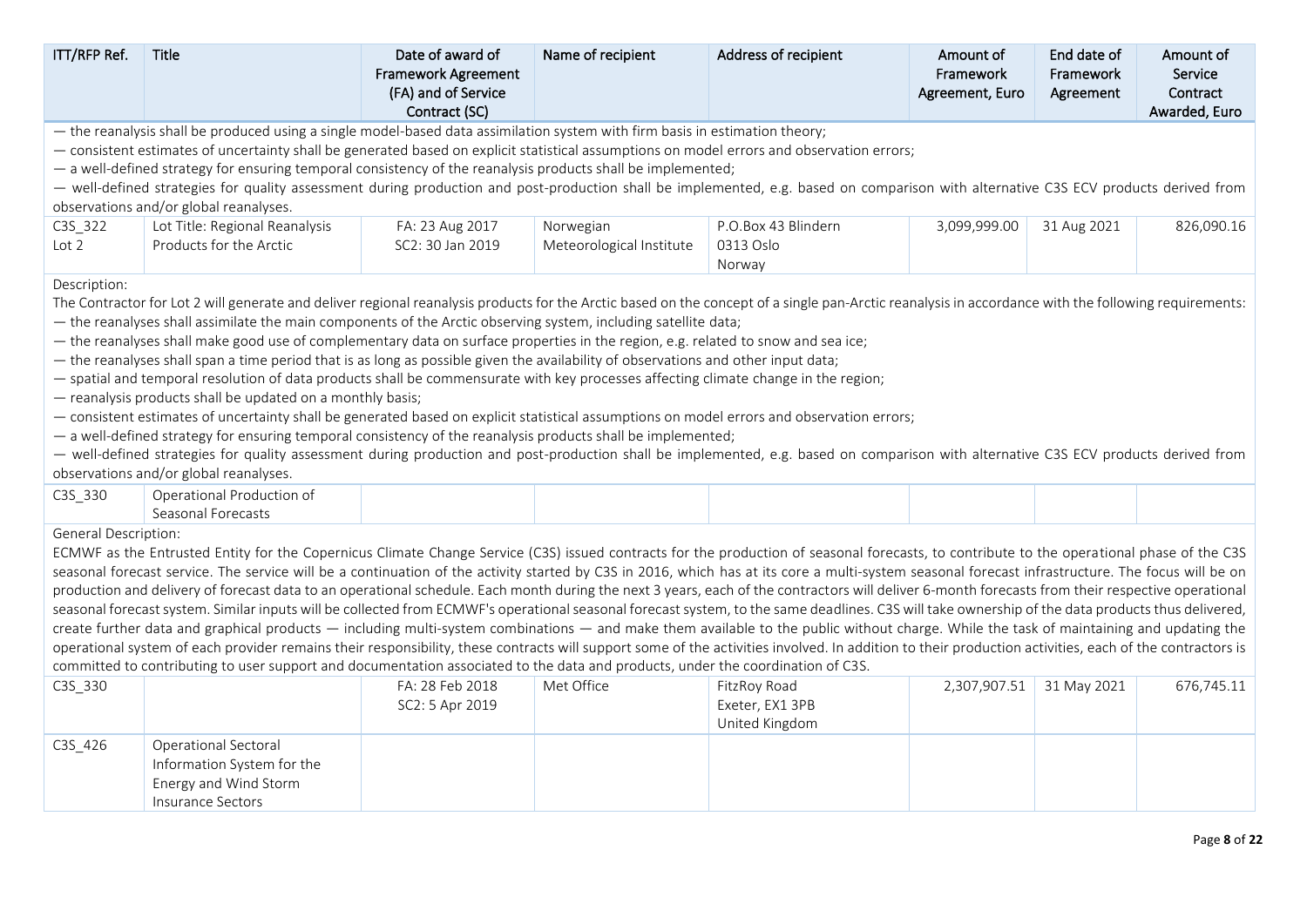| ITT/RFP Ref.                | <b>Title</b>                                                                                                                                                                                                                                                                                                                                                                                                                                                                                                                                                                                                                                                                                                                                                                               | Date of award of<br>Framework Agreement<br>(FA) and of Service<br>Contract (SC) | Name of recipient                             | Address of recipient                                                          | Amount of<br>Framework<br>Agreement, Euro | End date of<br>Framework<br>Agreement | Amount of<br>Service<br>Contract<br>Awarded, Euro |
|-----------------------------|--------------------------------------------------------------------------------------------------------------------------------------------------------------------------------------------------------------------------------------------------------------------------------------------------------------------------------------------------------------------------------------------------------------------------------------------------------------------------------------------------------------------------------------------------------------------------------------------------------------------------------------------------------------------------------------------------------------------------------------------------------------------------------------------|---------------------------------------------------------------------------------|-----------------------------------------------|-------------------------------------------------------------------------------|-------------------------------------------|---------------------------------------|---------------------------------------------------|
| General Description:        |                                                                                                                                                                                                                                                                                                                                                                                                                                                                                                                                                                                                                                                                                                                                                                                            |                                                                                 |                                               |                                                                               |                                           |                                       |                                                   |
|                             | ECMWF as the Entrusted Entity for the Copernicus Climate Change Service (C3S) issued contracts for the development of operational services that build upon the experience acquired during<br>the pre-operational phase of the Sectoral Information System (SIS).                                                                                                                                                                                                                                                                                                                                                                                                                                                                                                                           |                                                                                 |                                               |                                                                               |                                           |                                       |                                                   |
| C3S_426                     | Lot Title: Operational Sectoral                                                                                                                                                                                                                                                                                                                                                                                                                                                                                                                                                                                                                                                                                                                                                            | FA: 3 May 2018                                                                  | World Energy and                              | c/o School of Environmental                                                   | 999,944.07                                | 30 Apr 2020                           | 445,900.00                                        |
| Lot 1                       | Information System for the<br><b>Energy Sector</b>                                                                                                                                                                                                                                                                                                                                                                                                                                                                                                                                                                                                                                                                                                                                         | SC2: 29 May 2019                                                                | Meteorology Council                           | Sciences<br>University of East Anglia<br>Norwich<br>NR4 7TJ<br>United Kingdom |                                           |                                       |                                                   |
| Description:                |                                                                                                                                                                                                                                                                                                                                                                                                                                                                                                                                                                                                                                                                                                                                                                                            |                                                                                 |                                               |                                                                               |                                           |                                       |                                                   |
|                             | The Contractor for Lot 1 will deliver a series of indicators relevant to the energy sector covering the historical period, the fore coming decades, as well as providing an outlook for the upcoming<br>season. Differently from the pre-operational phase, all of the Climate Impact Indicators calculations and the user-interface will be based on the CDS Toolbox infrastructure.                                                                                                                                                                                                                                                                                                                                                                                                      |                                                                                 |                                               |                                                                               |                                           |                                       |                                                   |
| C3S_426<br>Lot <sub>2</sub> | Lot Title: Operational Sectoral<br>Information System for the<br>Wind Storm Insurance Sector                                                                                                                                                                                                                                                                                                                                                                                                                                                                                                                                                                                                                                                                                               | FA: 3 May 2018<br>SC2: 29 Apr 2019                                              | Royal Netherlands<br>Meteorological Institute | Utrechtseweg 297<br>3731 GA De Bilt<br>Netherlands                            | 299,885.89                                | 31 Dec 2019                           | 94,421.38                                         |
| Description:                |                                                                                                                                                                                                                                                                                                                                                                                                                                                                                                                                                                                                                                                                                                                                                                                            |                                                                                 |                                               |                                                                               |                                           |                                       |                                                   |
|                             | Using a statistical downloading approach, the Contractor for Lot 2 will deliver a series of footprints for all the storms available on the historical catalogue. The Contractor will maintain and update                                                                                                                                                                                                                                                                                                                                                                                                                                                                                                                                                                                   |                                                                                 |                                               |                                                                               |                                           |                                       |                                                   |
|                             | such a catalogue with any new storm that happens, as well as will characterize the damages and the losses associated with each of the storms.                                                                                                                                                                                                                                                                                                                                                                                                                                                                                                                                                                                                                                              |                                                                                 |                                               |                                                                               |                                           |                                       |                                                   |
| C3S_427                     | Sectoral Information System to                                                                                                                                                                                                                                                                                                                                                                                                                                                                                                                                                                                                                                                                                                                                                             | FA: 28 Feb 2019                                                                 | Vlaamse Instelling Voor                       | Boeretang 200                                                                 | 1,393,089.91                              | 28 Feb 2021                           | SC1: 427,617.65                                   |
|                             | <b>Support Biodiversity Sector</b>                                                                                                                                                                                                                                                                                                                                                                                                                                                                                                                                                                                                                                                                                                                                                         | SC1: 28 Feb 2019                                                                | Technologisch<br>Onderzoek NV                 | 2400 Mol                                                                      |                                           |                                       | SC2: 965,472.26                                   |
| Description:                |                                                                                                                                                                                                                                                                                                                                                                                                                                                                                                                                                                                                                                                                                                                                                                                            | SC2: 17 Sep 2019                                                                |                                               | Belgium                                                                       |                                           |                                       |                                                   |
|                             | The objective of this framework agreement is to develop an operational service able to provide relevant climate information, addressing the needs of key users in the assessment of climate<br>change impacts on biodiversity and ecosystems. The service shall be designed to provide high-visibility to the development that is taking place within C3S. The contractor will develop a service<br>that will be integrated into the Climate Data Store (CDS) that is currently being integrated into the overall C3S infrastructure. The biodiversity sectoral information system service will rely upon,<br>and act as a demonstrator of, the functionalities of the CDS and thus will need to be put together using the CDS infrastructure and data contained within the CDS catalogue. |                                                                                 |                                               |                                                                               |                                           |                                       |                                                   |
| C3S_428                     | C3S Use Cases                                                                                                                                                                                                                                                                                                                                                                                                                                                                                                                                                                                                                                                                                                                                                                              |                                                                                 |                                               |                                                                               |                                           |                                       |                                                   |
| General Description:        | This invitation to tender (ITT) aimed at selecting use cases to bring about success stories of the uptake of the Copernicus Climate Change Service (C3S) products to spin-up sustainable applications<br>and businesses. Based on a market analysis, the contractor should develop and demonstrate an end-to-end application based on C3S products and the tools provided by the Climate Data Store<br>(CDS) infrastructure. The objective of such contracts is to create downstream applications at the service of users based on C3S data and the associated infrastructure.                                                                                                                                                                                                             |                                                                                 |                                               |                                                                               |                                           |                                       |                                                   |
| C3S_428                     | C3S Use Cases (Round 1)                                                                                                                                                                                                                                                                                                                                                                                                                                                                                                                                                                                                                                                                                                                                                                    | FA: 6 Mar 2019                                                                  | Agroapps PC                                   | 7 Filikis Etaireias Str.                                                      | 189,200.00                                | 31 Aug 2020                           | 189,200.00                                        |
| Round 1                     |                                                                                                                                                                                                                                                                                                                                                                                                                                                                                                                                                                                                                                                                                                                                                                                            | SC1: 6 Mar 2019                                                                 |                                               | 55337 Triandria<br>Greece                                                     |                                           |                                       |                                                   |
| Description:                |                                                                                                                                                                                                                                                                                                                                                                                                                                                                                                                                                                                                                                                                                                                                                                                            |                                                                                 |                                               |                                                                               |                                           |                                       |                                                   |
|                             | The objective of this Framework Agreement is to develop a climate service for the agricultural insurance sector, through which insurance companies will have access to crop-specific climate                                                                                                                                                                                                                                                                                                                                                                                                                                                                                                                                                                                               |                                                                                 |                                               |                                                                               |                                           |                                       |                                                   |
|                             |                                                                                                                                                                                                                                                                                                                                                                                                                                                                                                                                                                                                                                                                                                                                                                                            |                                                                                 |                                               |                                                                               |                                           |                                       |                                                   |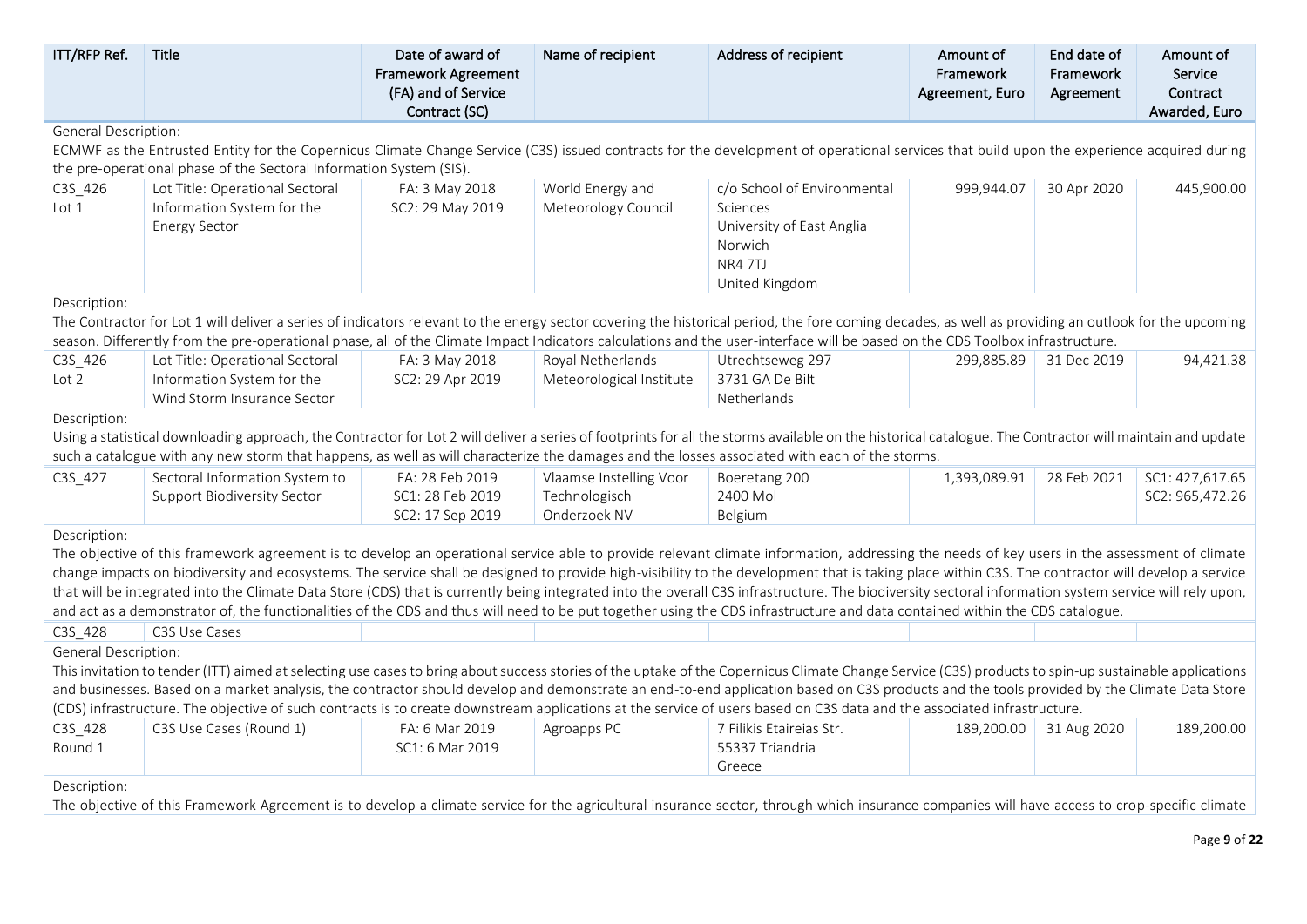| ITT/RFP Ref.                  | Title                                                                                                                                                                                                                                                                                                                                                                                                                                                                                                                                                                                                                                                                                                                                                                                                                                                         | Date of award of<br><b>Framework Agreement</b><br>(FA) and of Service<br>Contract (SC) | Name of recipient                             | Address of recipient                                                                                 | Amount of<br>Framework<br>Agreement, Euro | End date of<br>Framework<br>Agreement | Amount of<br>Service<br>Contract<br>Awarded, Euro |
|-------------------------------|---------------------------------------------------------------------------------------------------------------------------------------------------------------------------------------------------------------------------------------------------------------------------------------------------------------------------------------------------------------------------------------------------------------------------------------------------------------------------------------------------------------------------------------------------------------------------------------------------------------------------------------------------------------------------------------------------------------------------------------------------------------------------------------------------------------------------------------------------------------|----------------------------------------------------------------------------------------|-----------------------------------------------|------------------------------------------------------------------------------------------------------|-------------------------------------------|---------------------------------------|---------------------------------------------------|
|                               | analytics in order to design more accurate and climate 'smart' insurance contracts.                                                                                                                                                                                                                                                                                                                                                                                                                                                                                                                                                                                                                                                                                                                                                                           |                                                                                        |                                               |                                                                                                      |                                           |                                       |                                                   |
| C3S_428<br>Round 1            | C3S Use Cases (Round 1)                                                                                                                                                                                                                                                                                                                                                                                                                                                                                                                                                                                                                                                                                                                                                                                                                                       | FA: 5 Apr 2019<br>SC1: 5 Apr 2019                                                      | Jeremy Benn Associates<br>Ltd                 | South Barn, Broughton Hall<br>Skipton BD23 3AE<br>United Kingdom                                     | 249,956.14                                | 30 Sep 2020                           | 249,956.14                                        |
| Description:                  | The objective of this Framework Agreement is to develop a highly innovative end-to-end climate risk assessment service for the ports sector based on the CS3 products and tools.                                                                                                                                                                                                                                                                                                                                                                                                                                                                                                                                                                                                                                                                              |                                                                                        |                                               |                                                                                                      |                                           |                                       |                                                   |
| C3S_428<br>Round 1            | C3S Use Cases (Round 1)                                                                                                                                                                                                                                                                                                                                                                                                                                                                                                                                                                                                                                                                                                                                                                                                                                       | FA: 20 May 2019<br>SC1: 20 May 2019                                                    | Fundación Tecnalia<br>Research and Innovation | Parque Científico y<br>Tecnológico de Bizkaia,<br>Astondo Bidea Edificio 700<br>48160 Derio<br>Spain | 249,940.70                                | 31 Oct 2020                           | 249,940.70                                        |
| Description:<br>from the CDS. | The objective of this Framework Agreement is to develop an application to increase the climate resilience of the forestry sector through the delivering of tailored climate information generated                                                                                                                                                                                                                                                                                                                                                                                                                                                                                                                                                                                                                                                             |                                                                                        |                                               |                                                                                                      |                                           |                                       |                                                   |
| C3S_428<br>Round 2            | C3S Use Cases (Round 2)                                                                                                                                                                                                                                                                                                                                                                                                                                                                                                                                                                                                                                                                                                                                                                                                                                       | FA: 19 Jun 2019<br>SC1: 19 Jun 2019                                                    | Vortex Factoria de<br>Calculs S.L.            | Marie Curie 8/14 Parc<br>Tecnologic BCN nord<br>08042 Barcelona<br>Spain                             | 201,699.00                                | 30 Nov 2020                           | 201,699.00                                        |
| Description:                  | The objective of this Framework Agreement is to develop an online platform fed by observational, reanalysis and climate change data, to offer the customer access to on-demand downscaled<br>scenarios. Such platform will seamlessly interact with the existing Copernicus data streams, providing a user-friendly tool to access climate information. The proposal builds upon Vortex business<br>model and extend it to a broader range of users with a demand for high resolution and easy to access climate risk information at different time scales. The platform will offer a similar structure<br>of products as the current Vortex system adapted to climate risks management applications.                                                                                                                                                         |                                                                                        |                                               |                                                                                                      |                                           |                                       |                                                   |
| C3S_428<br>Round 3            | C3S Use Cases (Round 3)                                                                                                                                                                                                                                                                                                                                                                                                                                                                                                                                                                                                                                                                                                                                                                                                                                       | FA: 18 Sep 2019<br>SC1: 18 Sep 2019                                                    | Assimila Limited                              | Reading Enterprise Centre<br>Whiteknights Road<br>Reading RG6 6BU<br>United Kingdom                  | 218,393.89                                | 28 Feb 2021                           | 63,968.00                                         |
| Description:                  |                                                                                                                                                                                                                                                                                                                                                                                                                                                                                                                                                                                                                                                                                                                                                                                                                                                               |                                                                                        |                                               |                                                                                                      |                                           |                                       |                                                   |
|                               | The objective of this Framework Agreement is to develop and market a tool to allow users, manufacturers and Governments to estimate the time taken for a biopesticide to control insect<br>populations in specific scenarios and hence the latest date that a biopesticide could be applied whilst still being effective. The tool combines temperature data from ERA5, delivered via the CDS,<br>with biological models of insect development and biopesticide efficacy. It will predict the 'time-to-kill', based upon location and time of application, using climatologies and data from individual<br>years to show where applications will be most reliable. The potential for CDS Seasonal forecasts to contribute to in-season guidance will also be explored. This will allow regulators, users and<br>manufacturers to plan for expansion in usage. |                                                                                        |                                               |                                                                                                      |                                           |                                       |                                                   |
| C3S_428<br>Round 3            | C3S Use Cases (Round 3)                                                                                                                                                                                                                                                                                                                                                                                                                                                                                                                                                                                                                                                                                                                                                                                                                                       | FA: 28 Nov 2019<br>SC1: 28 Nov 2019                                                    | Finnish Meteorological<br>Institute           | Erik Palménin aukio 1<br>00560 Helsinki<br>Finland                                                   | 249,824.65                                | 30 Apr 2021                           | 117,210.36                                        |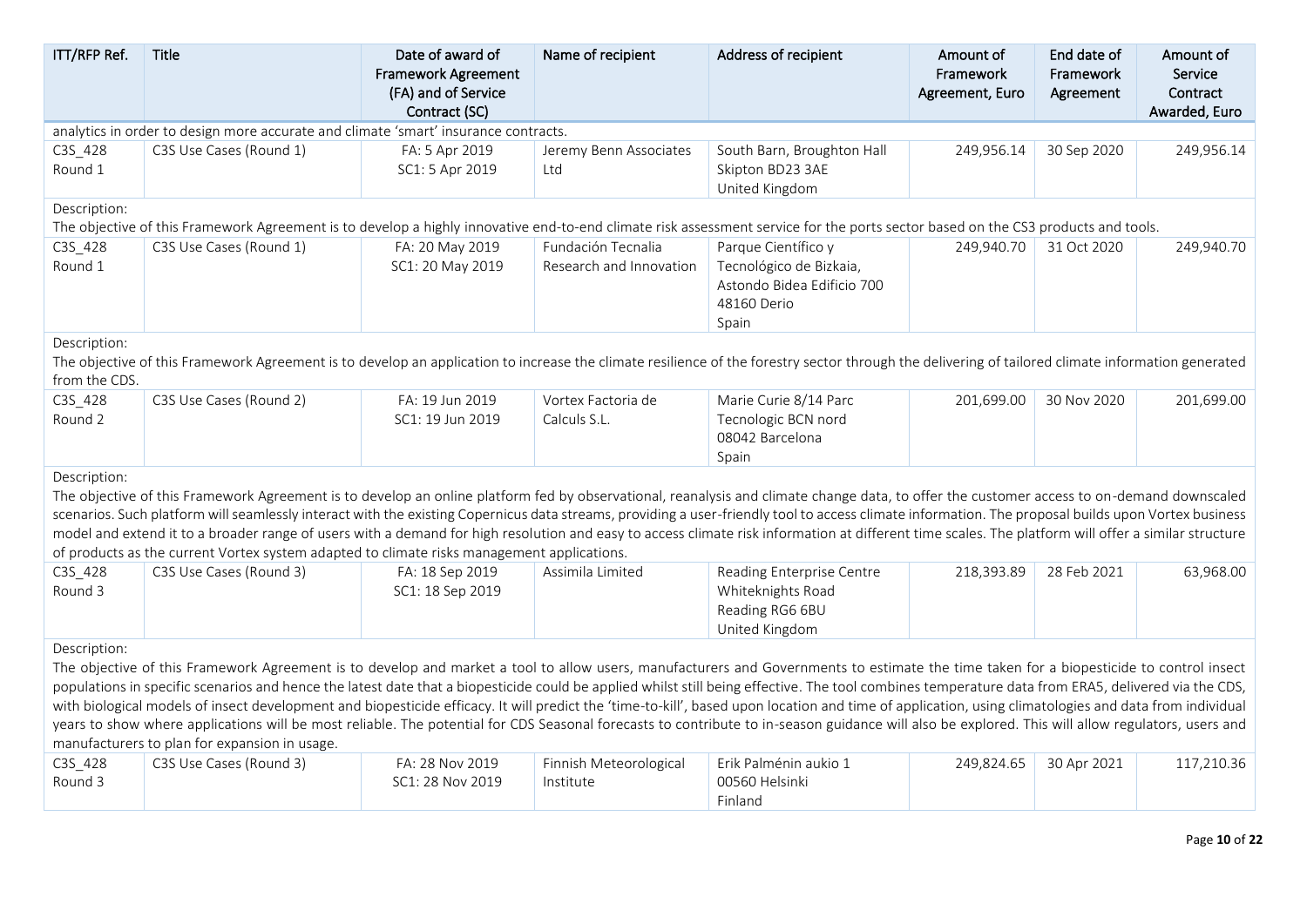| ITT/RFP Ref.                | <b>Title</b>                                                                                                                                                                                              | Date of award of<br>Framework Agreement<br>(FA) and of Service<br>Contract (SC) | Name of recipient       | Address of recipient         | Amount of<br>Framework<br>Agreement, Euro | End date of<br>Framework<br>Agreement | Amount of<br>Service<br>Contract<br>Awarded, Euro |
|-----------------------------|-----------------------------------------------------------------------------------------------------------------------------------------------------------------------------------------------------------|---------------------------------------------------------------------------------|-------------------------|------------------------------|-------------------------------------------|---------------------------------------|---------------------------------------------------|
| Description:                |                                                                                                                                                                                                           |                                                                                 |                         |                              |                                           |                                       |                                                   |
|                             | The objective of this Framework Agreement is to develop a service to assess and assist with the survival of coniferous forests in northern latitudes, which are at risk with the advance of climate       |                                                                                 |                         |                              |                                           |                                       |                                                   |
|                             | change. Hotter and drier climate will drain the natural defences of trees while also favouring reproduction of their main enemies - bark beetles - both of which may potentially lead to a lower          |                                                                                 |                         |                              |                                           |                                       |                                                   |
|                             | value of wood products and stands. Meanwhile catastrophic events like forest fires are also likely to become more frequent because of dead trees by bark beetle outbreaks. The potential service          |                                                                                 |                         |                              |                                           |                                       |                                                   |
|                             | will assess past, current and future risks to forest health, based on the integration of data from the Copernicus Climate Data Store (CDS) to forest specific data. CDS products used for this purpose    |                                                                                 |                         |                              |                                           |                                       |                                                   |
|                             | will include the recently added ERA5 reanalysis and Euro-CORDEX regional climate projections.                                                                                                             |                                                                                 |                         |                              |                                           |                                       |                                                   |
| C3S_429                     | C3S Demo Cases                                                                                                                                                                                            |                                                                                 |                         |                              |                                           |                                       |                                                   |
| <b>General Description:</b> |                                                                                                                                                                                                           |                                                                                 |                         |                              |                                           |                                       |                                                   |
|                             | This invitation to tender (ITT) aimed at demonstrating the full potential of the Copernicus Climate Change Service (C3S) infrastructure, including the diverse set of datasets in the Climate Data        |                                                                                 |                         |                              |                                           |                                       |                                                   |
|                             | Store (CDS) catalogue and the CDS toolbox, by setting up and demonstrating downstream applications, using one or more of the C3S products as input. These contracts would facilitate the                  |                                                                                 |                         |                              |                                           |                                       |                                                   |
|                             | creation of indicators, tools and visualisations that do not necessarily have a sustainable business case, but are excellent communication tools and will show-case the CDS and, hence, increase          |                                                                                 |                         |                              |                                           |                                       |                                                   |
| uptake.                     |                                                                                                                                                                                                           |                                                                                 |                         |                              |                                           |                                       |                                                   |
| C3S_429                     | C3S Demo Cases (Round 1)                                                                                                                                                                                  | FA: 3 May 2019                                                                  | World Energy and        | School of Environmental      | 150,000.00                                | 30 Apr 2020                           | 150,000.00                                        |
| Round 1                     |                                                                                                                                                                                                           | SC1: 3 May 2019                                                                 | Meteorology Council     | Sciences, University of East |                                           |                                       |                                                   |
|                             |                                                                                                                                                                                                           |                                                                                 |                         | Anglia                       |                                           |                                       |                                                   |
|                             |                                                                                                                                                                                                           |                                                                                 |                         | Norwich NR4 7TJ              |                                           |                                       |                                                   |
|                             |                                                                                                                                                                                                           |                                                                                 |                         | United Kingdom               |                                           |                                       |                                                   |
| Description:                |                                                                                                                                                                                                           |                                                                                 |                         |                              |                                           |                                       |                                                   |
|                             | The objective of this Framework Agreement is to develop visually compelling material to be used by high-school teachers to develop training modules on climate change and climate change                  |                                                                                 |                         |                              |                                           |                                       |                                                   |
|                             | impacts, building upon C3S products and the tools provided by the CDS infrastructure and including products developed by the C3S Sectoral Information Systems (SISs).                                     |                                                                                 |                         |                              |                                           |                                       |                                                   |
| C3S_429                     | C3S Demo Cases (Round 1)                                                                                                                                                                                  | FA: 14 May 2019                                                                 | Fundación Tecnalia      | Parque Científico y          | 149,910.52                                | 30 Apr 2020                           | 149,910.52                                        |
| Round 1                     |                                                                                                                                                                                                           | SC1: 14 May 2019                                                                | Research and Innovation | Tecnológico de Bizkaia,      |                                           |                                       |                                                   |
|                             |                                                                                                                                                                                                           |                                                                                 |                         | Astondo Bidea Edificio 700   |                                           |                                       |                                                   |
|                             |                                                                                                                                                                                                           |                                                                                 |                         | 48160 Derio                  |                                           |                                       |                                                   |
|                             |                                                                                                                                                                                                           |                                                                                 |                         | Spain                        |                                           |                                       |                                                   |
| Description:                |                                                                                                                                                                                                           |                                                                                 |                         |                              |                                           |                                       |                                                   |
|                             | The objective of this Framework Agreement is to develop dashboards to support decision-makers and help them visualise complex and large bits of information in a synthesized way. These                   |                                                                                 |                         |                              |                                           |                                       |                                                   |
|                             | dashboards will include a series of customisable widgets (maps, search and filter tools, timelines and animations, charts, comparison tools, contextualisation tools) that explain the status and         |                                                                                 |                         |                              |                                           |                                       |                                                   |
|                             | trends of some climate change data in a specific location for a specific area. Specific dashboards will be developed for Climate Watch Data Portal, the Spanish Climate Change Office, IHOBE in           |                                                                                 |                         |                              |                                           |                                       |                                                   |
|                             | the Basque Region of Spain, and Madrid and Malaga city Councils.                                                                                                                                          |                                                                                 |                         |                              |                                           |                                       |                                                   |
| C3S_429                     | C3S Demo Cases (Round 1)                                                                                                                                                                                  | FA: 31 May 2019                                                                 | Climate Adaption        | Bussummergrindweg 1-J        | 125,184.56                                | 31 May 2020                           | 125,184.56                                        |
| Round 1                     |                                                                                                                                                                                                           | SC1: 31 May 2019                                                                | Services                | 1406 NZ Bussum               |                                           |                                       |                                                   |
|                             |                                                                                                                                                                                                           |                                                                                 |                         | The Netherlands              |                                           |                                       |                                                   |
| Description:                |                                                                                                                                                                                                           |                                                                                 |                         |                              |                                           |                                       |                                                   |
|                             | The objective of this Framework Agreement is to develop a web-based platform that gives farmers and farm organizations in Kenya access to easy-to-understand interactive maps and graphs                  |                                                                                 |                         |                              |                                           |                                       |                                                   |
|                             | (an adaptation services toolkit). The Toolkit translates the most critical signals from climate projections and seasonal forecasts, tailored to specific crops and critical agro-climatic conditions. The |                                                                                 |                         |                              |                                           |                                       |                                                   |

Toolkit will be developed in co-production together with the target users and the University (JKUAT).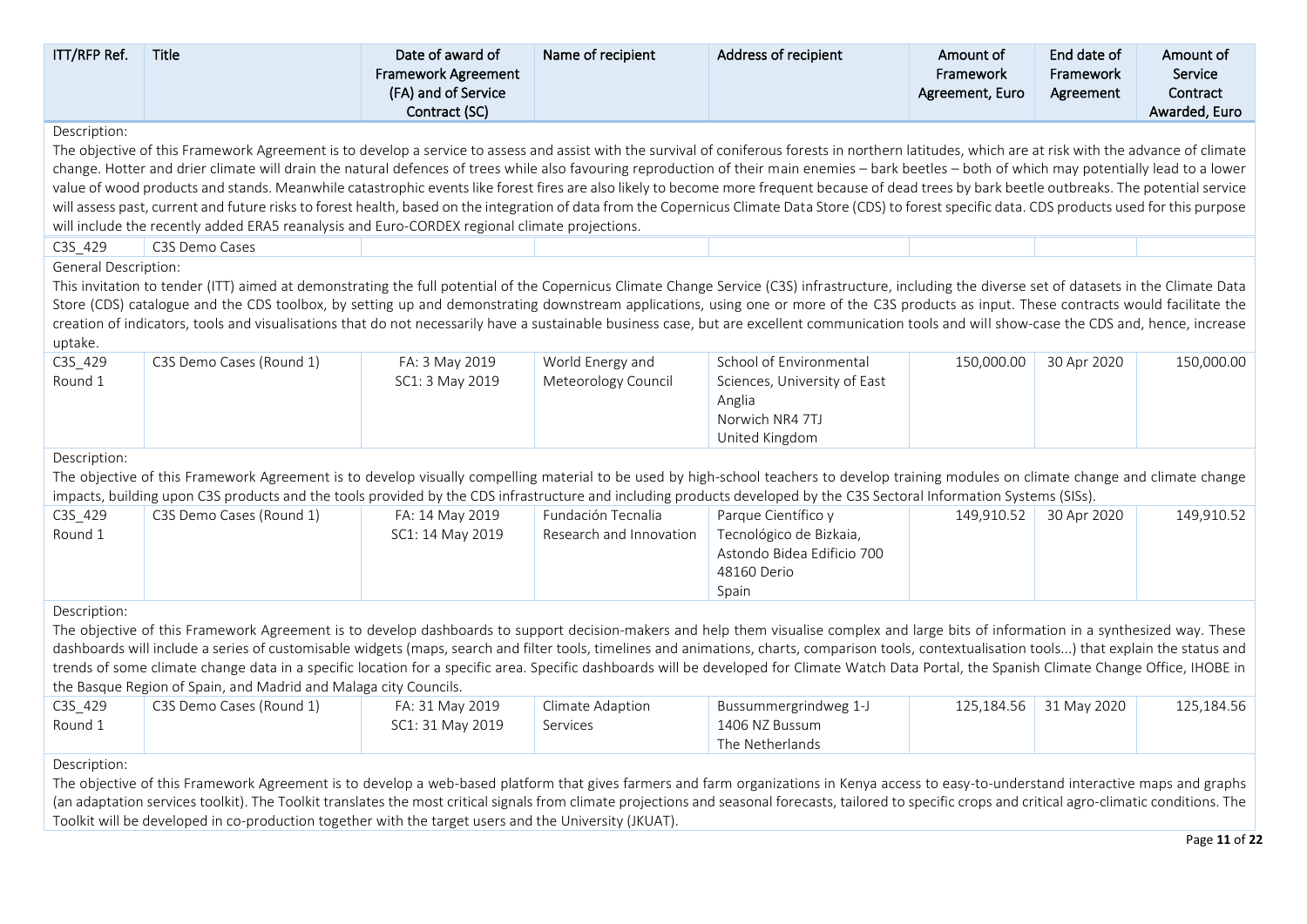| ITT/RFP Ref.                                                                                                                                                                                                                                                                                                                                                                                                                                                                                                                                                                                                                         | Title                                                                                                                                                                                                                                                                                                                                                                                                                                                                                                                                                                                                                                                                                                                                                                                                                                                                                               | Date of award of<br><b>Framework Agreement</b><br>(FA) and of Service<br>Contract (SC) | Name of recipient                                                    | Address of recipient                                                | Amount of<br>Framework<br>Agreement, Euro | End date of<br>Framework<br>Agreement | Amount of<br>Service<br>Contract<br>Awarded, Euro |  |  |  |
|--------------------------------------------------------------------------------------------------------------------------------------------------------------------------------------------------------------------------------------------------------------------------------------------------------------------------------------------------------------------------------------------------------------------------------------------------------------------------------------------------------------------------------------------------------------------------------------------------------------------------------------|-----------------------------------------------------------------------------------------------------------------------------------------------------------------------------------------------------------------------------------------------------------------------------------------------------------------------------------------------------------------------------------------------------------------------------------------------------------------------------------------------------------------------------------------------------------------------------------------------------------------------------------------------------------------------------------------------------------------------------------------------------------------------------------------------------------------------------------------------------------------------------------------------------|----------------------------------------------------------------------------------------|----------------------------------------------------------------------|---------------------------------------------------------------------|-------------------------------------------|---------------------------------------|---------------------------------------------------|--|--|--|
| C3S_429<br>Round 2                                                                                                                                                                                                                                                                                                                                                                                                                                                                                                                                                                                                                   | C3S Demo Cases (Round 2)                                                                                                                                                                                                                                                                                                                                                                                                                                                                                                                                                                                                                                                                                                                                                                                                                                                                            | FA: 25 Jun 2019<br>SC1: 25 Jun 2019                                                    | HR Wallingford Ltd                                                   | Howbery Park<br>Wallingford OX10 8BA<br>United Kingdom              | 133,960.52                                | 31 May 2020                           | 133,960.52                                        |  |  |  |
| Description:<br>The contractor for this Framework Agreement proposed an approach designed to showcase the benefits of C3S data in water resource planning. There is no water resources outlook available<br>to water companies or regulators, and this tool provides an opportunity to introduce water companies to some of the datasets in the CDS catalogue or CDS Toolbox. The gap that this<br>demonstration will bridge is linking water resources drought planning to meteorological forecasting using language, metrics, and visualisations that are directly translatable to the format used<br>by relevant decision makers. |                                                                                                                                                                                                                                                                                                                                                                                                                                                                                                                                                                                                                                                                                                                                                                                                                                                                                                     |                                                                                        |                                                                      |                                                                     |                                           |                                       |                                                   |  |  |  |
| C3S_429<br>Round 2                                                                                                                                                                                                                                                                                                                                                                                                                                                                                                                                                                                                                   | C3S Demo Cases (Round 2)                                                                                                                                                                                                                                                                                                                                                                                                                                                                                                                                                                                                                                                                                                                                                                                                                                                                            | FA: 8 Jul 2019<br>SC1: 8 Jul 2019                                                      | Fondazione Centro Euro-<br>Mediterraneo sui<br>Cambiamenti Climatici | Via Augusto Imperatore, 16<br>73100 Lecce<br>Italy                  | 136,000.00                                | 30 Jun 2020                           | 136,000.00                                        |  |  |  |
| Description:<br>The objective of this Framework Agreement is to develop an application that will allow end-users to gather and visualize information about soil loss due to water erosion for point/areas of<br>interest (i.e. regions, watersheds, agricultural districts, forested hillslopes), accounting also for climate change projections. User-tailored CDS toolbox widgets will be devised and integrated in<br>the web interface to produce maps/plot/graphs. These operations will be helped by some attractive and communicative artistic elements.                                                                      |                                                                                                                                                                                                                                                                                                                                                                                                                                                                                                                                                                                                                                                                                                                                                                                                                                                                                                     |                                                                                        |                                                                      |                                                                     |                                           |                                       |                                                   |  |  |  |
| C3S_429<br>Round 3                                                                                                                                                                                                                                                                                                                                                                                                                                                                                                                                                                                                                   | C3S Demo Cases (Round 3)                                                                                                                                                                                                                                                                                                                                                                                                                                                                                                                                                                                                                                                                                                                                                                                                                                                                            | FA: 8 Oct 2019<br>SC1: 8 Oct 2019                                                      | Randbee Consultants S.L.                                             | C/Martinez Campos 16,<br>Entreplanta A/B<br>29001 Malaga<br>Spain   | 149,998.14                                | 30 Sep 2020                           | 149,998.14                                        |  |  |  |
| Description:                                                                                                                                                                                                                                                                                                                                                                                                                                                                                                                                                                                                                         | The objective of this Framework Agreement is to generate an innovative, user-friendly storytelling tool showing the long-term spatial effects of climate change on bird migration across Europe.<br>The contract, which targets primarily birdwatchers and outdoor enthusiasts, will help raise awareness among general public of the impact climate change might have on birds' migration.<br>Migratory birds are considered bioindicator species and thus the tool will also provide practical information on the environmental changes caused by global warming. To reach its objectives the<br>contractor aims to build machine learning models predicting changes in migratory bird behaviour in relation to climate change in Europe.                                                                                                                                                         |                                                                                        |                                                                      |                                                                     |                                           |                                       |                                                   |  |  |  |
| C3S_429<br>Round 3                                                                                                                                                                                                                                                                                                                                                                                                                                                                                                                                                                                                                   | C3S Demo Cases (Round 3)                                                                                                                                                                                                                                                                                                                                                                                                                                                                                                                                                                                                                                                                                                                                                                                                                                                                            | FA: 11 Nov 2019<br>SC1: 11 Nov 2019                                                    | Barcelona<br><b>Supercomputing Centre</b>                            | C/Jordi Girona 29, Edificio<br>Nexus II<br>08034 Barcelona<br>Spain | 149,978.24                                | 31 Oct 2020                           | 149,978.24                                        |  |  |  |
| Description:                                                                                                                                                                                                                                                                                                                                                                                                                                                                                                                                                                                                                         | The objective of this Framework Agreement is to develop an application that facilitates the use of the Climate Data Store (CDS) data products for the creation of effective and emotionally<br>impactful climate change messages to be used by one of the major players creating narratives about climate change: journalists. The application will allow journalists to create tailored and<br>compelling visualisations using 3 key products (ERA5 reanalysis, ECMWF S5 seasonal forecasts and CMIP5 projections). These products will help enrich articles with climate information for the<br>past, the near-term future and the long-term future while simplifying the interface and interaction with the CDS. The application will be co-designed in close collaboration with journalists,<br>creating a co-design group that will participate in the creation and testing of the prototypes. |                                                                                        |                                                                      |                                                                     |                                           |                                       |                                                   |  |  |  |
| C3S_430                                                                                                                                                                                                                                                                                                                                                                                                                                                                                                                                                                                                                              | Sectoral Information System to<br>Support Disaster Risk Reduction                                                                                                                                                                                                                                                                                                                                                                                                                                                                                                                                                                                                                                                                                                                                                                                                                                   | FA: 5 Jun 2019<br>SC1: 5 Jun 2019<br>SC2: 20 Dec 2019                                  | Fondazione Centro Euro-<br>Mediterraneo sui<br>Cambiamenti Climatici | Via Augusto Imperatore, 16<br>73100 Lecce<br>Italy                  | 922,100.58                                | 31 May 2021                           | SC1: 186,046.11<br>SC2: 736,054.47                |  |  |  |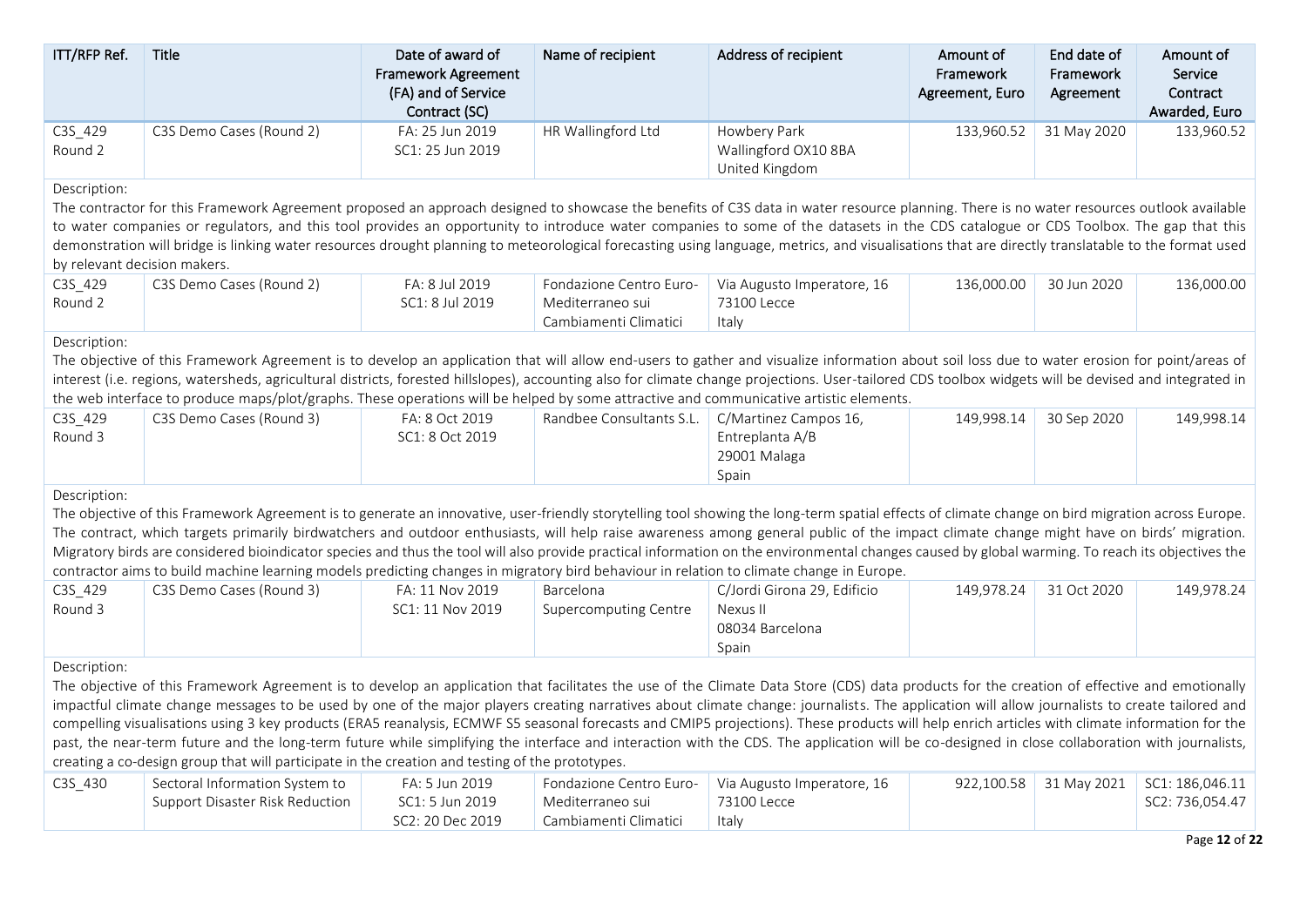| <b>ITT/RFP Ref.</b> | Title | Date of award of<br><b>Framework Agreement</b><br>(FA) and of Service<br>Contract (SC) | Name of recipient | Address of recipient | Amount of<br><b>Framework</b><br>Agreement, Euro | End date of<br>Framework<br>Agreement | Amount of<br>Service<br>Contract<br>Awarded, Euro |
|---------------------|-------|----------------------------------------------------------------------------------------|-------------------|----------------------|--------------------------------------------------|---------------------------------------|---------------------------------------------------|
|                     |       |                                                                                        |                   |                      |                                                  |                                       |                                                   |

ECMWF, as the Entrusted Entity for the Copernicus Climate Change Service (C3S), issued a contract for services related to operational service provision. The objective of this framework agreement is to develop an operational climate change service that exploits data produced by C3S and generates knowledge required for assessing present risks stemming from extreme weather and climate related events. The service will inform the implementation of the Sendai framework for disaster risk reduction 2015-2030, the multi-hazard risk assessments by the EU civil protection mechanism, and climate change adaptation strategies and plans. It builds upon the concept of integration of climate datasets (ERA5, ERA5-land, UERRA) available in the CDS and ERA5 downscaled at about 2 km on a set of relevant European cities. All the integrated data sources will be exploited to develop a catalogue of high impact weather events and combine these with observed damage and loss records from public repositories such as Sendai Monitor, EMDAT and Desinventar.

| C3S 431 | Sectoral Information System to | FA: 5 Aug 2019  | Fundación TECNALIA      | Parque Científico y        | 1,499,894.31 | 30 Jun 2021 | 401,221.09 |
|---------|--------------------------------|-----------------|-------------------------|----------------------------|--------------|-------------|------------|
|         | Support Infrastructure,        | SC1: 5 Aug 2019 | Research and Innovation | Tecnológico de Bizkaia,    |              |             |            |
|         | Transport and Associated       |                 |                         | Astondo Bidea Edificio 700 |              |             |            |
|         | Standards                      |                 |                         | 48160 Derio                |              |             |            |
|         |                                |                 |                         | Spain                      |              |             |            |

#### Description:

ECMWF, as the Entrusted Entity for the Copernicus Climate Change Service (C3S), issued a contract for services related to operational service provision. The objective of this framework agreement is to support the development of a prototype service able to provide relevant climate inputs into the standards that underpin civil engineering assets and transport infrastructure. Given the scope and considering the requirements — within existing standards — for very localised climate information, the Contractor shall prioritise the development of generic methodologies over the provision of detailed datasets to be used directly within standards. The contract shall also develop at least 5 case studies showing how a changing climate could impact existing critical or iconic infrastructure.

| C3S 511 | Quality Assessment of ECV<br>Products | FA: 14 Nov 2017<br>SC2: 29 May 2019 | Consiglio Nazionale delle   Via Piero Gobetti, 101<br>Ricerche - Istituto di<br>Scienze dell'Atmosfera e<br>del Clima | 40129 Bologna<br>Italv | 4.888.061.88 | 30 Jun 2021 | 2,744,751.86 |
|---------|---------------------------------------|-------------------------------------|-----------------------------------------------------------------------------------------------------------------------|------------------------|--------------|-------------|--------------|
|---------|---------------------------------------|-------------------------------------|-----------------------------------------------------------------------------------------------------------------------|------------------------|--------------|-------------|--------------|

#### Description:

ECMWF as the entrusted entity for the Copernicus Climate Change Service (C3S) has issued a contract for quality assessment of Essential Climate Variable (ECV) products derived from observations and from climate reanalyses. The contract contributes to the Evaluation and Quality Control (EQC) function of the C3S, which is designed to ensure that C3S users have access to the best available data about climate, and receive clear contextual guidance on the use of these data. C3S users include scientists, consultants, planners and policymakers, the media and the general public.

This contract will carry out independent quality assessments of ECV products available on the C3S Climate Data Store (CDS), and will ensure that the assessments stay up-to-date. Information from the assessments will be used to develop user guidance on fitness-for-purpose for specific use cases. As the C3S enters its operational phase in 2018, the product assessments and user guidance will be available on the CDS as part of a standardised set of quality assurance information.

| C3S 513 | Evaluation and Quality Control | FA: 1 Nov 2018   | Telespazio VEGA UK Ltd | 350 Capability Green | 2.999.554.70 | 30 Jun 2021 | 2,419,239.70 |
|---------|--------------------------------|------------------|------------------------|----------------------|--------------|-------------|--------------|
|         | Framework for the Sectoral     | SC2: 26 Apr 2019 |                        | Luton                |              |             |              |
|         | Information Systems            |                  |                        | LU13LU               |              |             |              |
|         |                                |                  |                        | United Kingdom       |              |             |              |

ECMWF as the Entrusted Entity for the Copernicus Climate Change Service (C3S) issued a contract for the implementation of the Evaluation and Quality Control (EQC) framework for the Sectoral Information Systems (SISs). The objective of this contract is to identify the methodologies to assess the quality of both technical and delivery components of the services developed by the SIS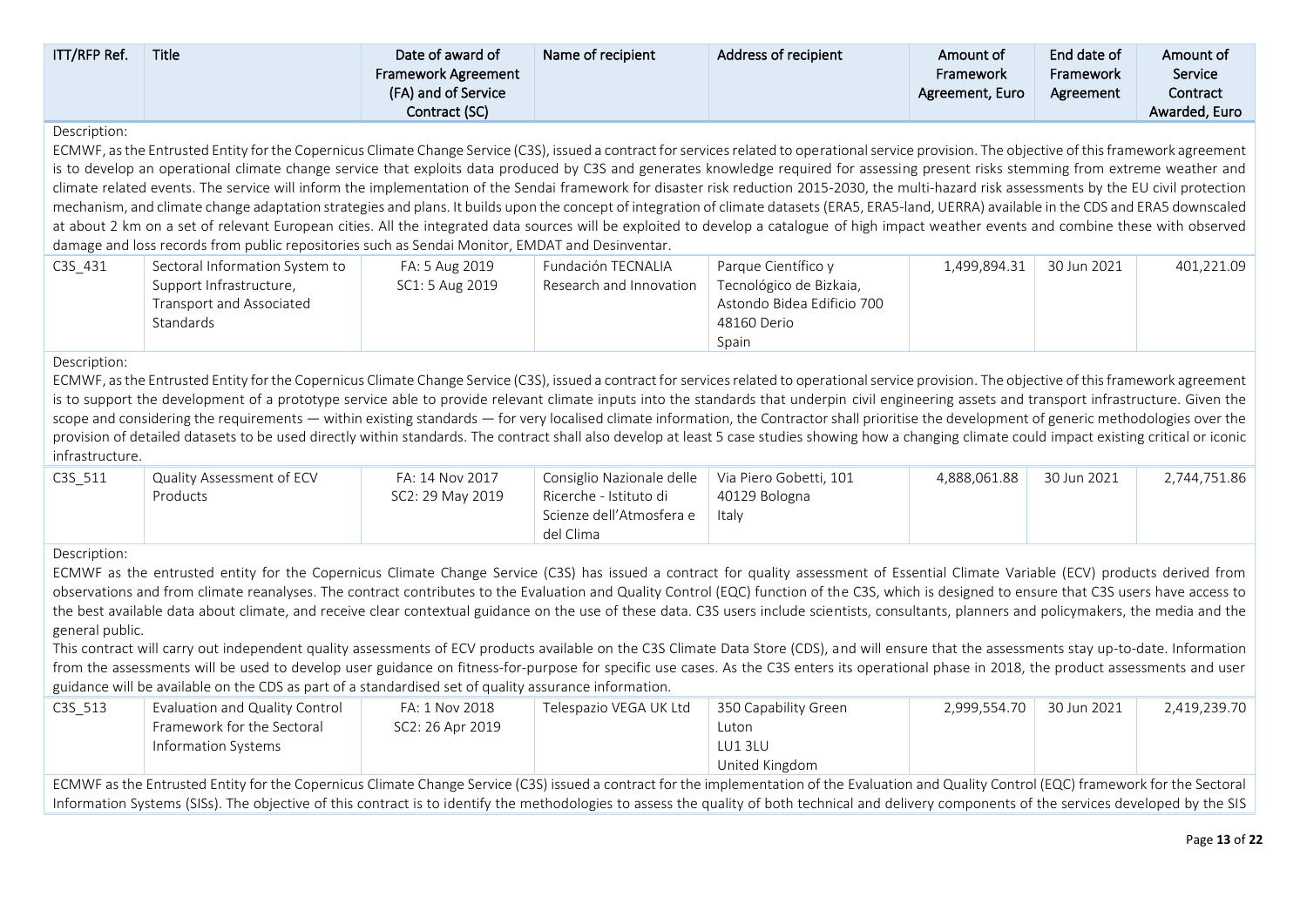| ITT/RFP Ref.                  | Title                                                                                                                                                                                                                                                                                                                                                                                                                                                                                                                                                                                                                                                                            | Date of award of<br><b>Framework Agreement</b><br>(FA) and of Service<br>Contract (SC) | Name of recipient                                                    | Address of recipient                                            | Amount of<br>Framework<br>Agreement, Euro | End date of<br>Framework<br>Agreement | Amount of<br>Service<br>Contract<br>Awarded, Euro |
|-------------------------------|----------------------------------------------------------------------------------------------------------------------------------------------------------------------------------------------------------------------------------------------------------------------------------------------------------------------------------------------------------------------------------------------------------------------------------------------------------------------------------------------------------------------------------------------------------------------------------------------------------------------------------------------------------------------------------|----------------------------------------------------------------------------------------|----------------------------------------------------------------------|-----------------------------------------------------------------|-------------------------------------------|---------------------------------------|---------------------------------------------------|
|                               | contracts including their ability to engage with the target users and provide value to them. The Contractor will design the routines and the reporting procedures that each SIS team will have to                                                                                                                                                                                                                                                                                                                                                                                                                                                                                |                                                                                        |                                                                      |                                                                 |                                           |                                       |                                                   |
|                               | follow to inform ECMWF, the European Commission, and the users themselves about the quality, the usefulness, usability and uptake of their products.                                                                                                                                                                                                                                                                                                                                                                                                                                                                                                                             |                                                                                        |                                                                      |                                                                 |                                           |                                       |                                                   |
| CAMS 22                       | Provision of Up-To-Date<br>European Air Quality<br>Observations                                                                                                                                                                                                                                                                                                                                                                                                                                                                                                                                                                                                                  | FA: 13 Mar 2018<br>SC2: 18 Jan 2019                                                    | Trabajos Catastrales<br>S.A.U.                                       | C/Cabarceno 6<br>31621 Sarriguren<br>Spain                      | 798,210.00                                | 30 Jun 2021                           | 254,632.00                                        |
| Description:                  |                                                                                                                                                                                                                                                                                                                                                                                                                                                                                                                                                                                                                                                                                  |                                                                                        |                                                                      |                                                                 |                                           |                                       |                                                   |
|                               | This contract aims at improving the provision of up-to-date European air quality information to CAMS. These regulatory air quality observations, collected by the European Environment Agency<br>(EEA), are needed for assimilation, verification and validation of the CAMS global and regional forecasts, deliverables of the Service to the European Commission. The Contractor will work in<br>support of the EEA to consolidate the existing data collection and dissemination system and to liaise with data providers in EU Member States and EEA countries.                                                                                                              |                                                                                        |                                                                      |                                                                 |                                           |                                       |                                                   |
| CAMS_23                       | Provision of EAN Observations                                                                                                                                                                                                                                                                                                                                                                                                                                                                                                                                                                                                                                                    | FA: 5 Mar 2019<br>SC1: 5 Mar 2019                                                      | Medical University of<br>Vienna                                      | Währiger Gürtel 18-20<br>A-1090 Vienna<br>Austria               | 799.780.49                                | 30 Jun 2021                           | 363,484.92                                        |
| Description:                  |                                                                                                                                                                                                                                                                                                                                                                                                                                                                                                                                                                                                                                                                                  |                                                                                        |                                                                      |                                                                 |                                           |                                       |                                                   |
|                               | This contract aims at improving the provision of pollen observations from the European Aeroallergen Network (EAN) to CAMS. These observations are needed for the verification and validation<br>of the CAMS global and regional forecasts, as well as for performing a posteriori reanalyses, deliverables of the Service to the European Commission.                                                                                                                                                                                                                                                                                                                            |                                                                                        |                                                                      |                                                                 |                                           |                                       |                                                   |
| CAMS_26                       | Provision of ICOS NRT<br>Atmospheric Observations                                                                                                                                                                                                                                                                                                                                                                                                                                                                                                                                                                                                                                | FA: 22 Sep 2017<br>SC2: 5 Feb 2019                                                     | Commissariat à l'énergie<br>atomique et aux<br>énergies alternatives | Bâtiment Le Ponant D<br>25 rue Leblanc<br>75015 Paris<br>France | 580,922.69                                | 30 Jun 2021                           | 176,482.40                                        |
| Description:<br>of ICOS data. | The Integrated Carbon Observation System (ICOS) is one of the European Research Infrastructures selected as an ESFRI landmark. ICOS provides the long-term observations required to<br>understand the present state and predict future behaviour of climate, the global carbon cycle and greenhouse gases emissions. This contract is for the provision of an improved access to the<br>ICOS atmospheric data for the purposes of the validation of CAMS global and regional forecasts. The specific activities support routine and reliable preparation, transmission and quality control                                                                                       |                                                                                        |                                                                      |                                                                 |                                           |                                       |                                                   |
| CAMS_27                       | Provision of NDACC<br>Observations                                                                                                                                                                                                                                                                                                                                                                                                                                                                                                                                                                                                                                               | FA: 20 Jul 2017<br>SC2: 8 Feb 2019                                                     | Royal Belgian Institute<br>for Space Aeronomy                        | Ringlaan 3<br>B-1180 Brussels<br>Belgium                        | 800,000.00                                | 30 Jun 2021                           | 176,050.13                                        |
| Description:                  |                                                                                                                                                                                                                                                                                                                                                                                                                                                                                                                                                                                                                                                                                  |                                                                                        |                                                                      |                                                                 |                                           |                                       |                                                   |
|                               | The international Network for the Detection of Atmospheric Composition Change (NDACC) is composed of more than 70 high-quality, remote-sensing research stations for observing and<br>understanding the physical and chemical state of the stratosphere and upper troposphere and for assessing the impact of stratosphere changes on the underlying troposphere and on global<br>climate. This contract is for the provision of an improved access to the NDACC atmospheric data for the purposes of the validation of CAMS global and regional forecasts. The specific activities<br>support routine and reliable preparation, transmission and quality control of NDACC data. |                                                                                        |                                                                      |                                                                 |                                           |                                       |                                                   |
| $CAMS_41(II)$                 | Development of Global                                                                                                                                                                                                                                                                                                                                                                                                                                                                                                                                                                                                                                                            | FA: 11 Apr 2019                                                                        | Commissariat à l'énergie                                             | Bâtiment Le Ponant D                                            | 415,000.00                                | 31 Dec 2021                           | 311,313.21                                        |
|                               | Greenhouse Gas Aspects                                                                                                                                                                                                                                                                                                                                                                                                                                                                                                                                                                                                                                                           | SC1: 11 Apr 2019                                                                       | atomique et aux<br>énergies alternatives                             | 25 rue Leblanc<br>75015 Paris<br>France                         |                                           |                                       |                                                   |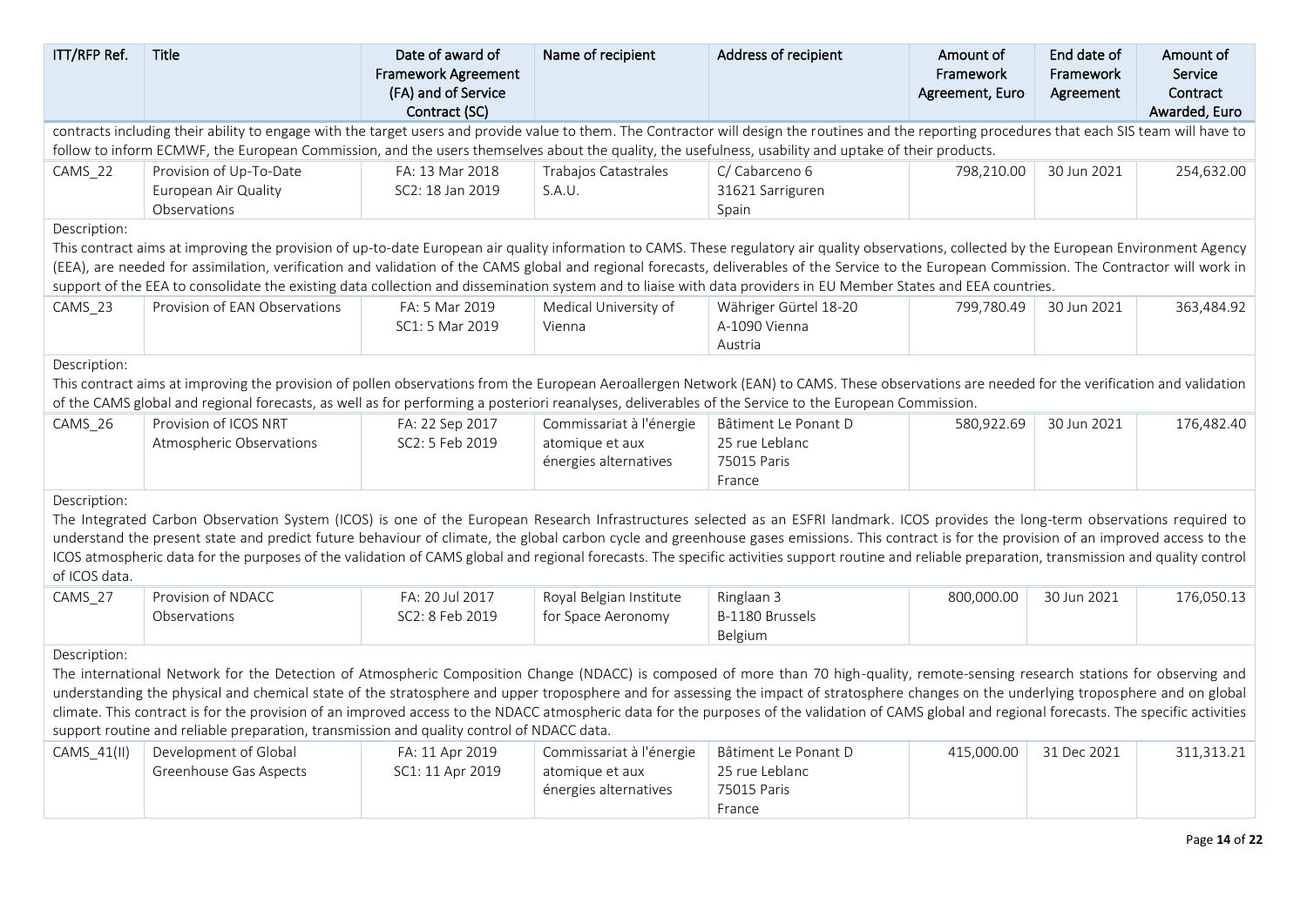| ITT/RFP Ref.                                                                                                                                                                                                                                                                                                                                                                                                                                                                                                                                                                                                                                                                                                                                                                                                                                                                                                                                       | <b>Title</b>                                                                                                                                                                                                                                                                                                                                                                                                                                                                                                                                                                                                                                                                                                                  | Date of award of<br><b>Framework Agreement</b><br>(FA) and of Service<br>Contract (SC) | Name of recipient                             | Address of recipient                                                    | Amount of<br>Framework<br>Agreement, Euro | End date of<br>Framework<br>Agreement | Amount of<br>Service<br>Contract<br>Awarded, Euro |  |  |  |  |
|----------------------------------------------------------------------------------------------------------------------------------------------------------------------------------------------------------------------------------------------------------------------------------------------------------------------------------------------------------------------------------------------------------------------------------------------------------------------------------------------------------------------------------------------------------------------------------------------------------------------------------------------------------------------------------------------------------------------------------------------------------------------------------------------------------------------------------------------------------------------------------------------------------------------------------------------------|-------------------------------------------------------------------------------------------------------------------------------------------------------------------------------------------------------------------------------------------------------------------------------------------------------------------------------------------------------------------------------------------------------------------------------------------------------------------------------------------------------------------------------------------------------------------------------------------------------------------------------------------------------------------------------------------------------------------------------|----------------------------------------------------------------------------------------|-----------------------------------------------|-------------------------------------------------------------------------|-------------------------------------------|---------------------------------------|---------------------------------------------------|--|--|--|--|
| Description:<br>This contract is for providing support for and further development of the global production system of CAMS operated at ECMWF, which delivers 3D distributions of greenhouse gases (CO2 and<br>CH4) in the troposphere and stratosphere through data assimilation and numerical modelling.<br>The contractor will deliver an improved representation of methane fluxes from natural wetlands for use in the CAMS global production system, implement the Farquhar photosynthesis model<br>to allow future use of satellite observations of solar-induced chlorophyll fluorescence (SIF) to further optimize the land surface model used in the CAMS global production system, provide timely<br>retrieval products from the GOSAT satellite, as well as deliver memoranda and reports. The contractor will also provide expertise to the team working on the global production system at ECMWF<br>regarding greenhouse-gas aspects. |                                                                                                                                                                                                                                                                                                                                                                                                                                                                                                                                                                                                                                                                                                                               |                                                                                        |                                               |                                                                         |                                           |                                       |                                                   |  |  |  |  |
| CAMS_42(II)                                                                                                                                                                                                                                                                                                                                                                                                                                                                                                                                                                                                                                                                                                                                                                                                                                                                                                                                        | Development of global reactive<br>gases aspects                                                                                                                                                                                                                                                                                                                                                                                                                                                                                                                                                                                                                                                                               | FA: 1 Nov 2019<br>SC1: 1 Nov 2019                                                      | Royal Netherlands<br>Meteorological Institute | PO Box 201<br>3730 AE De Bilt<br>Netherlands                            | 1,149,991.95                              | 30 Jun 2021                           | 858,076.03                                        |  |  |  |  |
| Description:                                                                                                                                                                                                                                                                                                                                                                                                                                                                                                                                                                                                                                                                                                                                                                                                                                                                                                                                       | This contract is for providing support for and further development of the global production system of CAMS operated at ECMWF, which delivers 3D distributions of reactive gases in the<br>troposphere and stratosphere through data assimilation and numerical modelling. The contractor will deliver improvements to the chemistry schemes and the related parameterisations of<br>source and sink processes in the CAMS global production system. Further, the contractor will provide comprehensive documentation and to contribute to the development of chemistry-specific<br>CAMS products to attract a wider range of users for CAMS.                                                                                  |                                                                                        |                                               |                                                                         |                                           |                                       |                                                   |  |  |  |  |
| CAMS_43(II)                                                                                                                                                                                                                                                                                                                                                                                                                                                                                                                                                                                                                                                                                                                                                                                                                                                                                                                                        | Development of global aerosol<br>aspects                                                                                                                                                                                                                                                                                                                                                                                                                                                                                                                                                                                                                                                                                      | FA: 11 Apr 2019<br>SC1: 11 Apr 2019                                                    | <b>HYGEOS</b>                                 | 165 Avenue de Bretagne<br>59000 Lille<br>France                         | 814,840.30                                | 31 Dec 2021                           | 601,392.41                                        |  |  |  |  |
| Description:                                                                                                                                                                                                                                                                                                                                                                                                                                                                                                                                                                                                                                                                                                                                                                                                                                                                                                                                       | This contract is for providing support for and further development of the global production system of CAMS operated at ECMWF, which delivers 3D distributions of aerosols in the troposphere<br>and stratosphere through data assimilation and numerical modelling. The contractor will be expected to deliver improvements to Aerosol Schemes and the related removal parameterizations<br>and dynamical source parameterizations for use in the CAMS global production system, and to provide further developments towards radiance assimilation for aerosols with the CAMS system,<br>as well as provide memoranda and reports. The contractor will also advise the team working on the global production system at ECMWF. |                                                                                        |                                               |                                                                         |                                           |                                       |                                                   |  |  |  |  |
| CAMS_44(II)                                                                                                                                                                                                                                                                                                                                                                                                                                                                                                                                                                                                                                                                                                                                                                                                                                                                                                                                        | Development of the global fire<br>assimilation system                                                                                                                                                                                                                                                                                                                                                                                                                                                                                                                                                                                                                                                                         | FA: 20 Jun 2019<br>SC1: 20 Jun 2019                                                    | King's College London                         | 3rd Floor<br>5-11 Lavington Street<br>London, SE1 ONZ<br>United Kingdom | 739,636.04                                | 31 Dec 2021                           | 570,848.52                                        |  |  |  |  |
| Description:<br>This contract is for providing support for and further development of the global fire assimilation system (GFAS) of CAMS operated at ECMWF. GFAS delivers near-real-time emissions of gases<br>and aerosols through data assimilation and numerical modelling supportingatmospheric composition forecasts. The contractor will provide improvements for the current GFAS system in terms<br>of updated injection height estimation using the plume rise and IS4FIRES models, provide near-real-time fire radiative power (FRP) observations from the GOES and Himawari geostationary<br>satellites, monitor global FRP, improve GFAS usage, and regularly update information on land cover maps and spurious FRP signals, as well as deliver memoranda and reports. The contractor<br>will also advise the team working on the global production system at ECMWF.                                                                  |                                                                                                                                                                                                                                                                                                                                                                                                                                                                                                                                                                                                                                                                                                                               |                                                                                        |                                               |                                                                         |                                           |                                       |                                                   |  |  |  |  |
| CAMS_50(II)<br>Description:                                                                                                                                                                                                                                                                                                                                                                                                                                                                                                                                                                                                                                                                                                                                                                                                                                                                                                                        | Regional Production<br>As the Entrusted Entity for implementing the Copernicus Atmosphere Monitoring Service (CAMS), ECMWF issued contracts for the operational delivery of the European-scale air quality                                                                                                                                                                                                                                                                                                                                                                                                                                                                                                                    |                                                                                        |                                               |                                                                         |                                           |                                       |                                                   |  |  |  |  |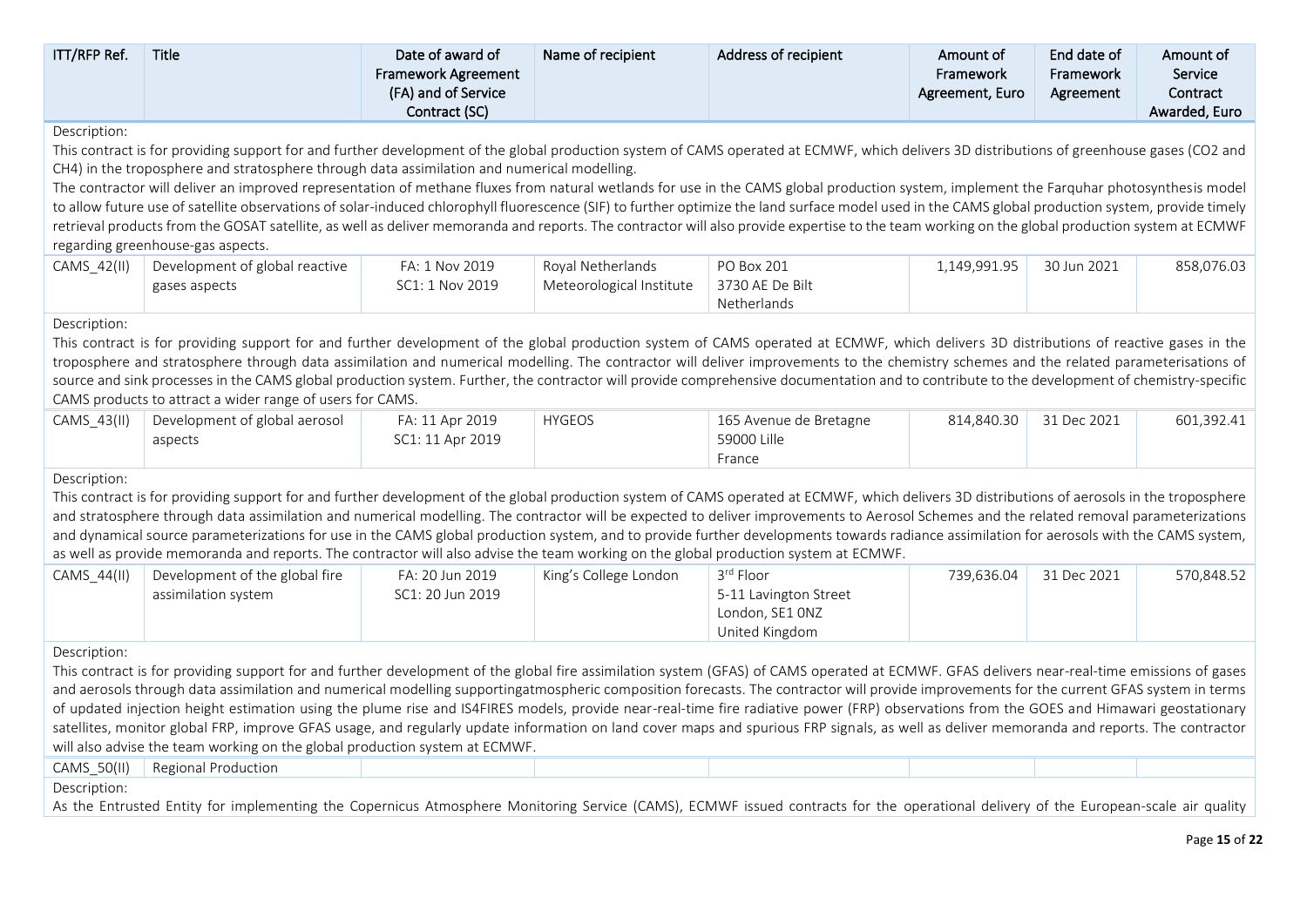| ITT/RFP Ref. | Title                                                                                                                                                                                                | Date of award of           | Name of recipient         | Address of recipient      | Amount of       | End date of | Amount of     |  |  |
|--------------|------------------------------------------------------------------------------------------------------------------------------------------------------------------------------------------------------|----------------------------|---------------------------|---------------------------|-----------------|-------------|---------------|--|--|
|              |                                                                                                                                                                                                      | <b>Framework Agreement</b> |                           |                           | Framework       | Framework   | Service       |  |  |
|              |                                                                                                                                                                                                      | (FA) and of Service        |                           |                           | Agreement, Euro | Agreement   | Contract      |  |  |
|              |                                                                                                                                                                                                      | Contract (SC)              |                           |                           |                 |             | Awarded, Euro |  |  |
|              | component of CAMS. Two Frameworks Agreements with the following objectives have been awarded:                                                                                                        |                            |                           |                           |                 |             |               |  |  |
|              | - 1 Framework Agreement with Météo-France (ref. ECMWF/COPERNICUS/2018/CAMS_50_MF) covering the following activities: overall regional production management, management of daily                     |                            |                           |                           |                 |             |               |  |  |
|              | forecasts and analyses production, ensemble and all models (except CHIMERE) developments,                                                                                                            |                            |                           |                           |                 |             |               |  |  |
|              | - 1 Framework Agreement with INERIS (ref. ECMWF/COPERNICUS/2018/CAMS_50_INERIS) covering the management of interim and validated reanalyses production and the CHIMERE model                         |                            |                           |                           |                 |             |               |  |  |
|              | development and production.                                                                                                                                                                          |                            |                           |                           |                 |             |               |  |  |
|              |                                                                                                                                                                                                      | FA: 16 Oct 2018            | Météo-France              | 73 avenue de Paris        | 4,866,515.05    | 31 Dec 2021 | 1,704,809.48  |  |  |
|              |                                                                                                                                                                                                      | SC2: 20 Nov 2019           |                           | 94165 Saint-Mandé         |                 |             |               |  |  |
|              |                                                                                                                                                                                                      |                            |                           | France                    |                 |             |               |  |  |
|              |                                                                                                                                                                                                      | FA: 16 Oct 2018            | Institut National de      | Parc technologique Alata  | 821,268.25      | 31 Dec 2021 | 305,492.84    |  |  |
|              |                                                                                                                                                                                                      | SC2: 20 Nov 2019           | l'Environnement           | 60550 Verneuil-en-Halatte |                 |             |               |  |  |
|              |                                                                                                                                                                                                      |                            | Industriel et des Risques | France                    |                 |             |               |  |  |
| CAMS_63      | Development of Post-                                                                                                                                                                                 | FA: 28 Nov 2019            | Institut National de      | Parc technologique Alata  | 489,232.60      | 31 Dec 2021 | 489,232.60    |  |  |
|              | Processing Methods and Tools                                                                                                                                                                         | SC1: 28 Nov 2019           | l'Environnement           | 60550 Verneuil-en-Halatte |                 |             |               |  |  |
|              | for the CAMS Regional Air                                                                                                                                                                            |                            | Industriel et des Risques | France                    |                 |             |               |  |  |
|              | <b>Quality Ensemble</b>                                                                                                                                                                              |                            |                           |                           |                 |             |               |  |  |
| Description: |                                                                                                                                                                                                      |                            |                           |                           |                 |             |               |  |  |
|              | The objective of this framework agreement is to further develop CAMS regional air quality ensemble products and to improve their presentation for conveying the associated uncertainty               |                            |                           |                           |                 |             |               |  |  |
|              | information. A central aspect is to improve the quality and performance of the products by testing advanced post-processing methods and by considering the most adapted one(s) for the               |                            |                           |                           |                 |             |               |  |  |
|              | different types of air quality indicators. The contractor will also liaise with users and stakeholders of CAMS regional products in order to develop best ways of providing uncertainty information. |                            |                           |                           |                 |             |               |  |  |
| CAMS_71(II)  | Products in Support of Users in                                                                                                                                                                      | FA: 14 Jun 2019            | Institut national de      | Parc technologique Alata  | 976,961.21      | 31 Dec 2021 | 727,119.42    |  |  |
|              | the Policy Domain                                                                                                                                                                                    | SC1: 14 Jun 2019           | <i>l'environnement</i>    | 60550 Verneuil-en-Halatte |                 |             |               |  |  |
|              |                                                                                                                                                                                                      |                            | industriel et des risques | France                    |                 |             |               |  |  |
| Description: |                                                                                                                                                                                                      |                            |                           |                           |                 |             |               |  |  |

This contract is about activities to deliver a range of products of the CAMS portfolio especially relevant for policy users. These products are:

— annual interim assessment reports based on the interim regional reanalyses and material in support of national reporting duties on air quality and threshold exceedances,

— annual assessment reports based on the regional reanalyses which make use of validated data, to serve as a reference document on the status of air quality in Europe,

- an 'air control toolbox' that offers alternative forecasts of European air quality with reduced level of emissions, which allow assessing the effectiveness of possible temporary mitigation measures or of candidate measures as part of future policy developments,

— daily source-receptor calculations, which allow tracking the pollutants according to the geographical origin and chemical composition of their (or their precursors) sources,

— reports about major air pollution episodes in Europe produced within one month after the event in support of the concerned Member States' a posteriori analysis,

— 2 sensitivity studies relying on different emissions scenarios in order to assess the impact of pollutants emissions abatement on health impacts and agriculture.

It also comprises the organisation of annual workshops to gather the community of policy users of CAMS in order to discuss and gather feedback on the products delivered under this contract as well as more generally on other CAMS regional and global products that are relevant for EU, national and local policies.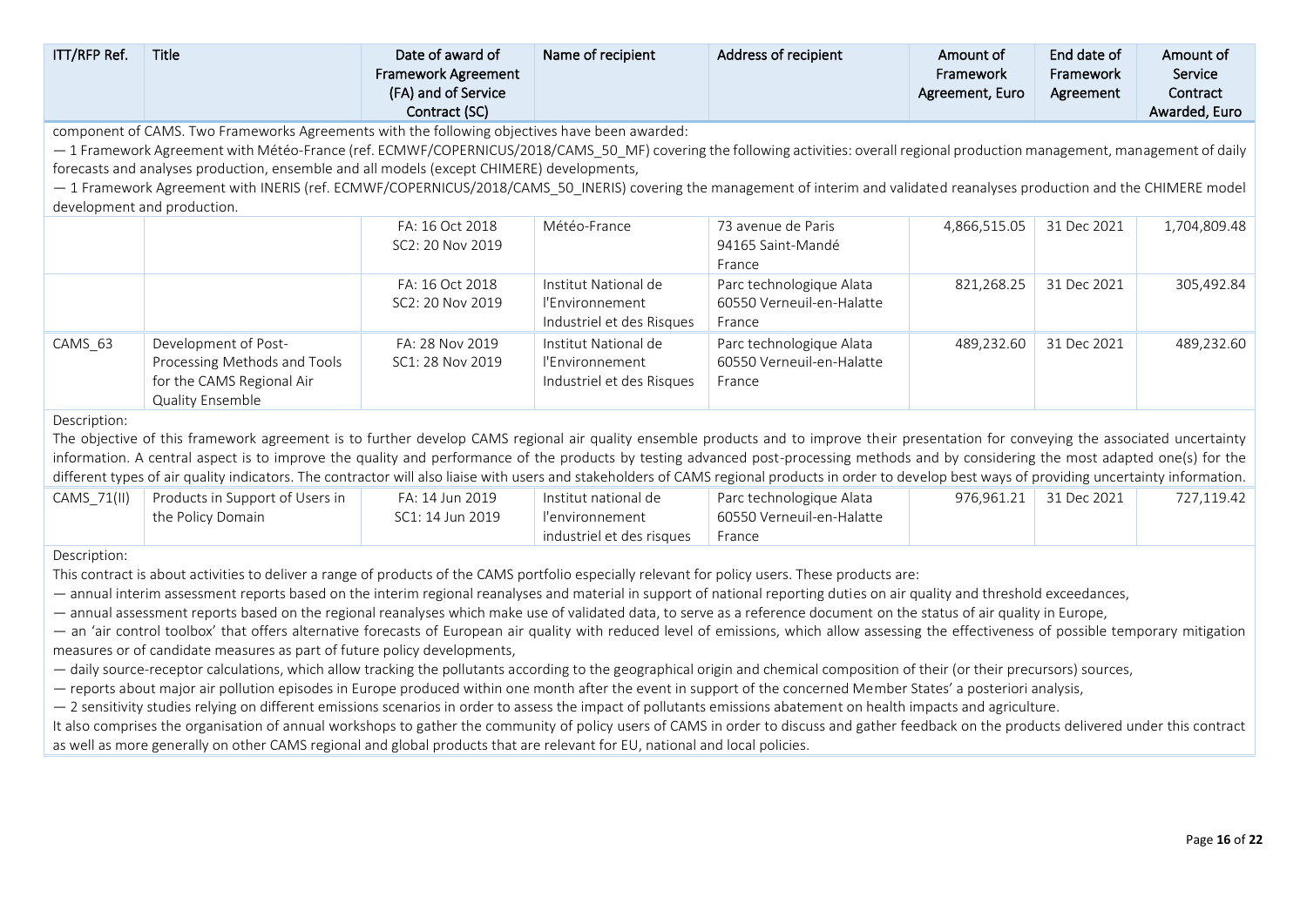| ITT/RFP Ref.                | <b>Title</b>                                                                                                                                                                                                                                                                                                                                                                                                                                                                                                                                                                                                                                                                                                                                                                                                                                                                                                                                                                                                                                                           | Date of award of<br>Framework Agreement<br>(FA) and of Service | Name of recipient                                                       | Address of recipient                                                 | Amount of<br>Framework<br>Agreement, Euro | End date of<br>Framework<br>Agreement | Amount of<br>Service<br>Contract            |
|-----------------------------|------------------------------------------------------------------------------------------------------------------------------------------------------------------------------------------------------------------------------------------------------------------------------------------------------------------------------------------------------------------------------------------------------------------------------------------------------------------------------------------------------------------------------------------------------------------------------------------------------------------------------------------------------------------------------------------------------------------------------------------------------------------------------------------------------------------------------------------------------------------------------------------------------------------------------------------------------------------------------------------------------------------------------------------------------------------------|----------------------------------------------------------------|-------------------------------------------------------------------------|----------------------------------------------------------------------|-------------------------------------------|---------------------------------------|---------------------------------------------|
|                             |                                                                                                                                                                                                                                                                                                                                                                                                                                                                                                                                                                                                                                                                                                                                                                                                                                                                                                                                                                                                                                                                        | Contract (SC)                                                  |                                                                         |                                                                      |                                           |                                       | Awarded, Euro                               |
| CAMS_95(II)                 | CAMS Use Cases (second batch)                                                                                                                                                                                                                                                                                                                                                                                                                                                                                                                                                                                                                                                                                                                                                                                                                                                                                                                                                                                                                                          |                                                                |                                                                         |                                                                      |                                           |                                       |                                             |
| <b>General Description:</b> | ECMWF as the Entrusted Entity for the Copernicus Atmosphere Monitoring Service (CAMS) issued six contracts as a result of the ITT CAMS_95 (second batch) Use Cases. The overall objective of<br>the projects funded under this ITT, is to develop and demonstrate end-to-end applications (product, software or service) based on CAMS products with the aim to stimulate innovative ideas and<br>support the development of downstream applications. This was the second call for CAMS 95 Use cases which aimed selecting new cases for continuing to bring about success stories of uptake<br>of CAMS products and to spin-up sustainable businesses.                                                                                                                                                                                                                                                                                                                                                                                                                |                                                                |                                                                         |                                                                      |                                           |                                       |                                             |
| CAMS_95j                    | Contract Title: AsSISt: Aircraft<br>Support & Maintenance<br>Services                                                                                                                                                                                                                                                                                                                                                                                                                                                                                                                                                                                                                                                                                                                                                                                                                                                                                                                                                                                                  | FA: 8 Aug 2018<br>SC2: 28 Mar 2019                             | Capgemini                                                               | 109 Avenue Eisenhower<br>31036 Toulouse Cedex<br>France              | 99,981.85                                 | 31 Jan 2020                           | 21,077.92                                   |
| CAMS_95o                    | Contract Title: CAMS<br>sponsorship of windy.com                                                                                                                                                                                                                                                                                                                                                                                                                                                                                                                                                                                                                                                                                                                                                                                                                                                                                                                                                                                                                       | SC1: 1 Mar 2019<br>Amendment1: 5 Nov<br>2019                   | Windyty SE                                                              | Strakonická 1199/2d<br>Hlubočepy<br>150 00 Praha 5<br>Czech Republic | N/A                                       | 31 Dec 2020                           | SC1: 100,000.00<br>Amendment1:<br>64,462.50 |
| COP_010                     | Copernicus User Learning<br>Services                                                                                                                                                                                                                                                                                                                                                                                                                                                                                                                                                                                                                                                                                                                                                                                                                                                                                                                                                                                                                                   |                                                                |                                                                         |                                                                      |                                           |                                       |                                             |
| <b>General Description:</b> | ECMWF as the entrusted entity for the delivery of Copernicus Atmosphere Monitoring Service (CAMS)and Copernicus Climate Change Service (C3S) has awarded two contracts for provision of<br>Copernicus User Learning Services under two lots. The focus is provision of learning services in order to support existing and new users to make best use of Copernicus data and products.<br>These learning services will also increase the uptake of the Copernicus Climate Change Service and Atmosphere Monitoring Service respectively targeting those working in industry sectors such<br>as energy, insurance and water; policy-makers and local government planners; and academic and science communities. The contractors will provide the technical infrastructure supporting the<br>user learning services (Lot 1) and develop and deliver training for a wide range of audience types in Copernicus member states; shall identify knowledge gaps, training requirements of the<br>audience groups and develop a training strategy to address such gaps (Lot 2). |                                                                |                                                                         |                                                                      |                                           |                                       |                                             |
| COP_010<br>Lot 1            | Contract title: The provision of<br>the technical infrastructure for<br>the Copernicus User Learning<br>Services                                                                                                                                                                                                                                                                                                                                                                                                                                                                                                                                                                                                                                                                                                                                                                                                                                                                                                                                                       | FA: 21 May 2018<br>SC2: 5 Feb 2019                             | Valamis Oy                                                              | Koskikatur 7 A, 8<br>0100 Joensuu<br>Finland                         | 499,963.25                                | 31 Dec 2020                           | 133,900.38                                  |
| COP_010<br>Lot 2            | Contract title: Building and<br>delivering training content                                                                                                                                                                                                                                                                                                                                                                                                                                                                                                                                                                                                                                                                                                                                                                                                                                                                                                                                                                                                            | FA: 13 Jun 2018<br>SC2.a: 25 Jan 2019                          | Stichting Wageningen<br>Research - Wageningen<br>Environmental Research | Droevendaalsesteeg 3<br>6708 PB Wageningen<br>The Netherlands        | 2,499,949.99                              | 31 Dec 2020                           | SC2.a:<br>645,552.38                        |
| COP_017b                    | Provision of website<br>improvement and support<br>services                                                                                                                                                                                                                                                                                                                                                                                                                                                                                                                                                                                                                                                                                                                                                                                                                                                                                                                                                                                                            | FA: 20 Dec 2019<br>SC1: 20 Dec 2019                            | Eau de Web SRL                                                          | Str. Maior Gheorghe Sonțu<br>No. 8, et. 1<br>011448 Bucharest        | 274,578.11                                | 31 Dec 2021                           | 274,578.11                                  |

The main purpose of the agreement is to contribute to effective implementation of ECMWF Copernicus Communication in the areas of digital outreach and data service strategy:

Romania

— technical support and maintenance of the C3S and CAMS websites;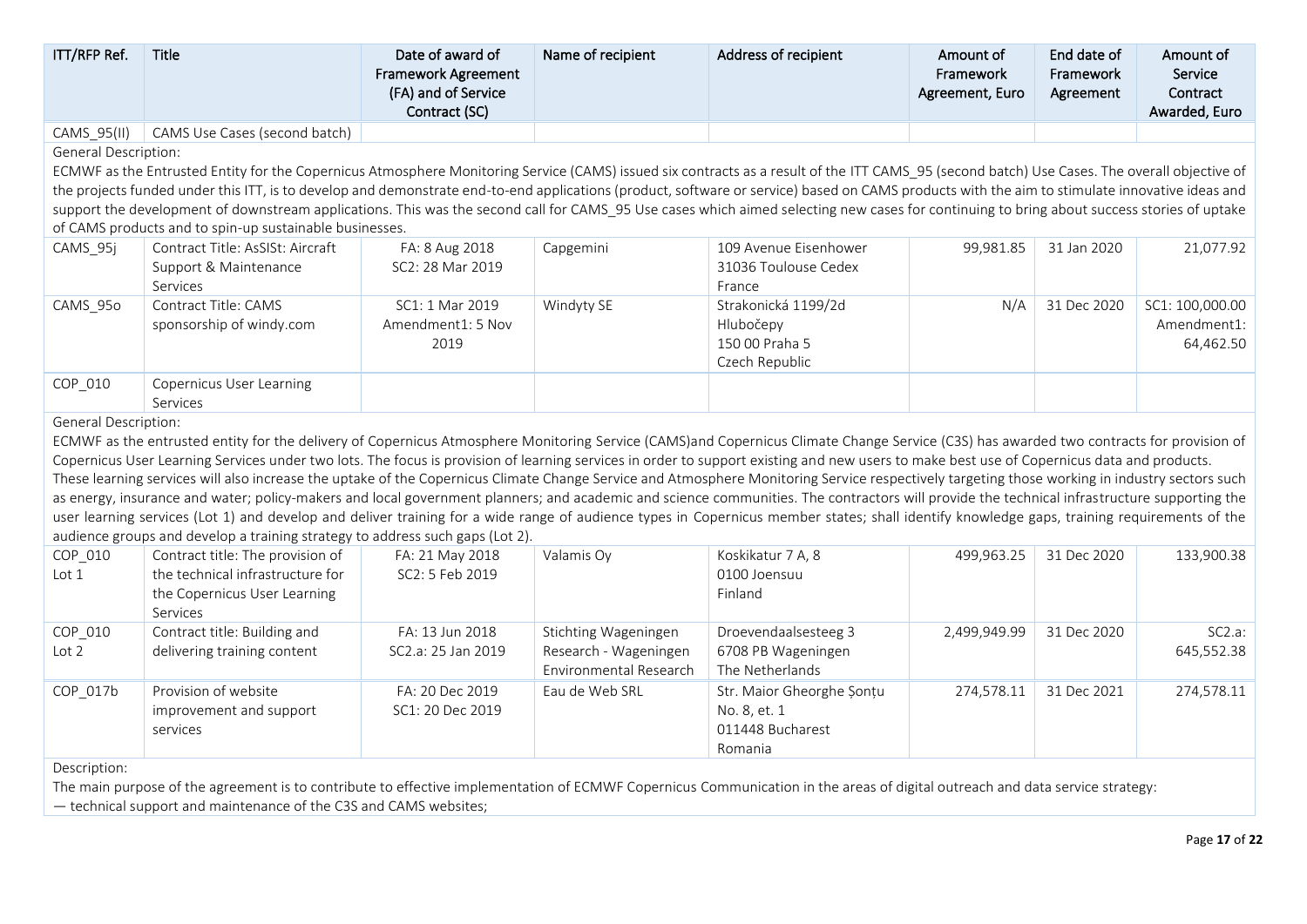| ITT/RFP Ref.                                                                                                                                                            | <b>Title</b>                                                                                                                                                                               | Date of award of<br><b>Framework Agreement</b><br>(FA) and of Service<br>Contract (SC) | Name of recipient     | Address of recipient               | Amount of<br>Framework<br>Agreement, Euro | End date of<br>Framework<br>Agreement | Amount of<br>Service<br>Contract<br>Awarded, Euro |  |  |  |
|-------------------------------------------------------------------------------------------------------------------------------------------------------------------------|--------------------------------------------------------------------------------------------------------------------------------------------------------------------------------------------|----------------------------------------------------------------------------------------|-----------------------|------------------------------------|-------------------------------------------|---------------------------------------|---------------------------------------------------|--|--|--|
|                                                                                                                                                                         | - migration of the current website to the data service infrastructure, the Climate Data Store (CDS);                                                                                       |                                                                                        |                       |                                    |                                           |                                       |                                                   |  |  |  |
|                                                                                                                                                                         | - implement and integrate new Copernicus web templates with existing C3S and CAMS websites;                                                                                                |                                                                                        |                       |                                    |                                           |                                       |                                                   |  |  |  |
| - define best user journey flows to achieve seamless C3S website integration with the CDS as well as CAMS website integration with the Atmosphere Data Store (ADS); and |                                                                                                                                                                                            |                                                                                        |                       |                                    |                                           |                                       |                                                   |  |  |  |
|                                                                                                                                                                         | - implement seamless C3S website integration with the CDS as well as CAMS website integration with the ADS.                                                                                |                                                                                        |                       |                                    |                                           |                                       |                                                   |  |  |  |
| COP_020                                                                                                                                                                 | <b>Copernicus Communications</b><br>Services                                                                                                                                               |                                                                                        |                       |                                    |                                           |                                       |                                                   |  |  |  |
| General description:                                                                                                                                                    |                                                                                                                                                                                            |                                                                                        |                       |                                    |                                           |                                       |                                                   |  |  |  |
|                                                                                                                                                                         | ECMWF as the entrusted entity for the delivery of Copernicus Atmosphere Monitoring Service (CAMS)and Copernicus Climate Change Service (C3S) has awarded three contracts for provision of  |                                                                                        |                       |                                    |                                           |                                       |                                                   |  |  |  |
|                                                                                                                                                                         | communications services in order to assist and reinforce regular ECMWF Copernicus Department communication and outreach activities for both Copernicus Climate Change Service and          |                                                                                        |                       |                                    |                                           |                                       |                                                   |  |  |  |
|                                                                                                                                                                         | Atmosphere Monitoring Service. The contracts awarded under three lots will develop and deliver communications activities for a wide range of target audiences including policy-makers, the |                                                                                        |                       |                                    |                                           |                                       |                                                   |  |  |  |
|                                                                                                                                                                         | scientific community, media and general public.                                                                                                                                            |                                                                                        |                       |                                    |                                           |                                       |                                                   |  |  |  |
| COP_020                                                                                                                                                                 | Contract title: Events activities                                                                                                                                                          | FA: 9 Aug 2018<br>SC2: 28 Feb 2019                                                     | Adria Congrex s.r.l.  | Via Sassonia 30<br>Rimini - 4 7922 | 3,000,000.00                              | 30 Jun 2021                           | SC2: 403,626.00                                   |  |  |  |
| Lot 1                                                                                                                                                                   |                                                                                                                                                                                            | SC2.a: 28 Feb 2019                                                                     |                       | Italy                              |                                           |                                       | SC2.a:<br>751,255.00                              |  |  |  |
|                                                                                                                                                                         |                                                                                                                                                                                            | SC3: 6 Dec 2019                                                                        |                       |                                    |                                           |                                       | SC3: 521,674.00                                   |  |  |  |
|                                                                                                                                                                         |                                                                                                                                                                                            | SC3.a: 6 Dec 2019                                                                      |                       |                                    |                                           |                                       | SC3.a:                                            |  |  |  |
|                                                                                                                                                                         |                                                                                                                                                                                            |                                                                                        |                       |                                    |                                           |                                       | 811,328.29                                        |  |  |  |
| COP_020                                                                                                                                                                 | Contract title: Press activities                                                                                                                                                           | FA: 8 Aug 2018                                                                         | HBI Intl. PR & MarCom | Stefan-George-Ring 2               | 1,483,835.00                              | 31 Dec 2020                           | SC2: 269,010.00                                   |  |  |  |
| Lot 2                                                                                                                                                                   |                                                                                                                                                                                            | SC2: 28 Feb 2019                                                                       | Agency GmbH           | 81929 Miinchen                     |                                           |                                       | $SC2.a$ :                                         |  |  |  |
|                                                                                                                                                                         |                                                                                                                                                                                            | SC2a: 28 Feb 2019                                                                      |                       | Germany                            |                                           |                                       | 345,345.00                                        |  |  |  |
| COP_020                                                                                                                                                                 | Contract title: Public outreach                                                                                                                                                            | FA: 8 Aug 2018                                                                         | EJR-Quartz            | 3e Binnenvestgracht 23F            | 1,455,314.49                              | 31 Dec 2020                           | SC2: 303,376.79                                   |  |  |  |
| Lot 3                                                                                                                                                                   | activities                                                                                                                                                                                 | SC2: 6 Mar 2019                                                                        |                       | 2312NR                             |                                           |                                       | SC2.a:                                            |  |  |  |
|                                                                                                                                                                         |                                                                                                                                                                                            | SC2.a: 6 Mar 2019                                                                      |                       | Leiden                             |                                           |                                       | 251,817.08                                        |  |  |  |
|                                                                                                                                                                         |                                                                                                                                                                                            | SC2.b: 6 Mar 2019                                                                      |                       | Netherlands                        |                                           |                                       | SC2.b:                                            |  |  |  |
|                                                                                                                                                                         |                                                                                                                                                                                            |                                                                                        |                       |                                    |                                           |                                       | 20,584.00                                         |  |  |  |
| COP_024b                                                                                                                                                                | Copernicus Media Partnership                                                                                                                                                               |                                                                                        |                       |                                    |                                           |                                       |                                                   |  |  |  |
| General description:                                                                                                                                                    |                                                                                                                                                                                            |                                                                                        |                       |                                    |                                           |                                       |                                                   |  |  |  |
|                                                                                                                                                                         | The European Centre for Medium-range Weather Forecast (ECMWF) as the entrusted Entity for Copernicus Atmosphere Monitoring Service (CAMS) and the Copernicus Climate Change Service        |                                                                                        |                       |                                    |                                           |                                       |                                                   |  |  |  |
|                                                                                                                                                                         | (C3S), issued contracts for the development of the Copernicus Media Partnership services in support of ECMWF's Copernicus Department communication and outreach activities for both CAMS   |                                                                                        |                       |                                    |                                           |                                       |                                                   |  |  |  |
|                                                                                                                                                                         | and C3S. The contractors will provide impactful and far-reaching media partnership activities that are contributing to effective implementation of ECMWF Copernicus Communication strategy |                                                                                        |                       |                                    |                                           |                                       |                                                   |  |  |  |
|                                                                                                                                                                         | in the areas of media engagement and outreach.                                                                                                                                             |                                                                                        |                       |                                    |                                           |                                       |                                                   |  |  |  |
| COP_024b                                                                                                                                                                | Contract title: Media                                                                                                                                                                      | FA: 20 Jun 2019                                                                        | Repeat                | 114 avenue Charles de              | 1,841,962.50                              | 31 May 2021                           | 1,423,253.00                                      |  |  |  |
| Lot 1                                                                                                                                                                   | Partnership with Euronews                                                                                                                                                                  | SC1: 20 Jun 2019                                                                       |                       | Gaulle                             |                                           |                                       |                                                   |  |  |  |
|                                                                                                                                                                         |                                                                                                                                                                                            |                                                                                        |                       | 92200 Neuilly-sur-Seine            |                                           |                                       |                                                   |  |  |  |
|                                                                                                                                                                         |                                                                                                                                                                                            |                                                                                        |                       | France                             |                                           |                                       |                                                   |  |  |  |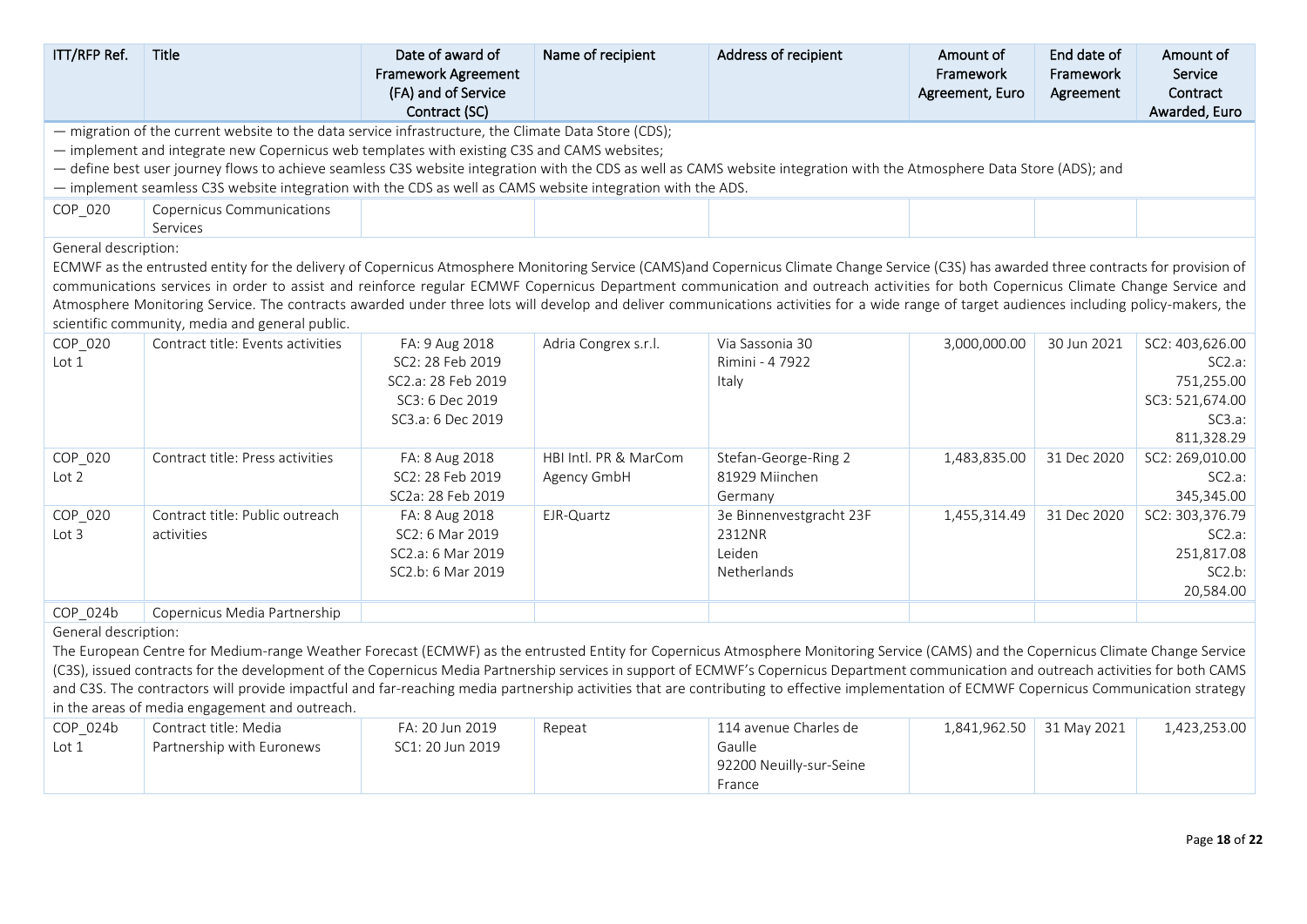| ITT/RFP Ref.                 | Title                                                                                                                                                                                   | Date of award of<br><b>Framework Agreement</b><br>(FA) and of Service<br>Contract (SC) | Name of recipient    | Address of recipient                                                        | Amount of<br>Framework<br>Agreement, Euro | End date of<br>Framework<br>Agreement | Amount of<br>Service<br>Contract<br>Awarded, Euro |
|------------------------------|-----------------------------------------------------------------------------------------------------------------------------------------------------------------------------------------|----------------------------------------------------------------------------------------|----------------------|-----------------------------------------------------------------------------|-------------------------------------------|---------------------------------------|---------------------------------------------------|
| COP_024b<br>Lot <sub>2</sub> | Development and<br>Implementation of New<br>Creative Solutions and Novel<br>High Impact Services to Further<br>Expand Media Coverage of<br>CAMS and C3S (Media<br>Partnership with CNN) | FA: 17 Jul 2019<br>SC1: 17 Jul 2019                                                    | Repeat               | 114 avenue Charles de<br>Gaulle<br>92200 Neuilly-sur-Seine<br>France        | 1,585,069.20                              | 31 May 2021                           | 755,229.20                                        |
| COP_024b<br>Lot <sub>2</sub> | Contract title: Development<br>and Implementation of New<br>Creative Solutions and Novel<br>High Impact Services to further<br>Expand Media Coverage of<br>CAMS and C3S                 | FA: 2 Aug 2019<br>SC1: 2 Aug 2019                                                      | Design and Data GmbH | Hohenzollernring 56<br>50672 Cologne<br>Germany                             | 979,860.00                                | 30 Jun 2021                           | 234,400.00                                        |
| COP_031                      | Provision of audit services to<br><b>ECMWF</b> for Copernicus<br>contracts                                                                                                              | FA: 28 Mar 2018<br>SC2: 1 Feb 2019                                                     | <b>BDO LLP</b>       | 16 The Havens, Ransomes<br>Europark<br>Ipswich<br>IP3 9SJ<br>United Kingdom | 299,700.00                                | 27 Mar 2021                           | 99,900.00                                         |

ECMWF operates the Copernicus Delegation Agreement signed by ECMWF and the European Union under EU regulations No 377/2014 of the European Parliament and of the council of 3.4.2014 establishing the Copernicus Programme. The total budget expected to be awarded to third parties over the period 2014-2021 amounts to 208 410 000 EUR. ECMWF anticipates a total number of approximately 70 contracts, ranging from 100 000 EUR to 6 000 000 EUR, signed with entities established in any of the European Union Member States or ECMWF Member States. The aim of this ITT was to obtain quotes from suppliers for the provision of audit services to ECMWF for Copernicus contracts by:

— supporting ECMWF in establishing the Copernicus contracts audit function (Work Package 1),

— carrying out the audits in accordance to the annual audit plan (Work Package 2).

ECMWF awarded a 36-month framework agreement, with annual Service Contracts. ECMWF reserves the right to extend the contract for a further 12 months.

| COP 033                                   | Copernicus IT Consultancy        |  |  |  |
|-------------------------------------------|----------------------------------|--|--|--|
|                                           | Support Services in scope of the |  |  |  |
|                                           | CDS and Copernicus DIAS          |  |  |  |
| $\sim$ $\sim$ $\sim$ $\sim$ $\sim$ $\sim$ |                                  |  |  |  |

General Description:

Provision of on-premises IT consultancy support to ECMWF in scope of activities on the Copernicus Data Store (CDS) and the Copernicus Data and Information Access Services platform (DIAS).

| COP_033 | Lot Title: Systems Integrator for | FA: 10 May 2018      | Global Technologies SAS | 6 boulevard du Général | FA: 269,985.00 | 14 Jun 2020 | SC1: 162.975.00 |
|---------|-----------------------------------|----------------------|-------------------------|------------------------|----------------|-------------|-----------------|
| Lot 2   | Data Access and Processing        | FA Amendment: 15 Sep |                         | Leclerc                | FA Amendment:  |             | SC2: 83,947.00  |
|         | within the Copernicus Data and    | 2019                 |                         | 92110 Clichy           | 198,421.00     |             | SC3: 83,640.00  |
|         | Information Access Services       | SC1: 10 May 2018     |                         | France                 |                |             |                 |
|         | (DIAS) group of projects          | SC2: 17 Jun 2019     |                         |                        |                |             |                 |
|         |                                   | SC3: 24 Dec 2019     |                         |                        |                |             |                 |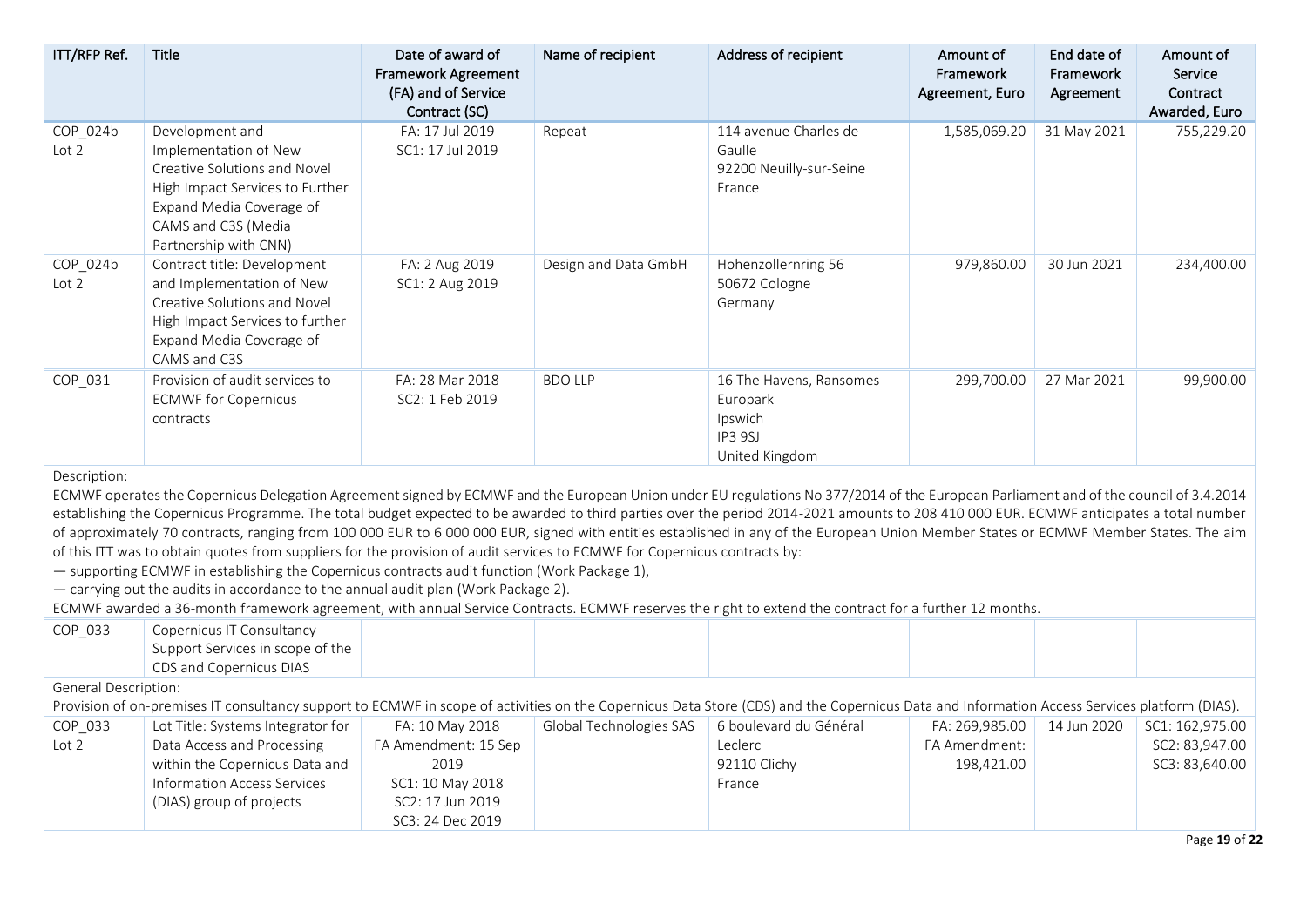| ITT/RFP Ref.                                                                                                                                                                                                                                                                                                                                                                                                                                                                                                                                                                                                                                                                                                                                                                                                                     | <b>Title</b>                                                                                                                                                                                                                                                                                                                                                                                                                                                                                                                                                                                                                                                                                                                                                                                                                                                                                                                                                                                                                                                                                                                                                     | Date of award of<br><b>Framework Agreement</b><br>(FA) and of Service<br>Contract (SC) | Name of recipient                   | Address of recipient                                                 | Amount of<br>Framework<br>Agreement, Euro | End date of<br>Framework<br>Agreement | Amount of<br>Service<br>Contract<br>Awarded, Euro |  |  |
|----------------------------------------------------------------------------------------------------------------------------------------------------------------------------------------------------------------------------------------------------------------------------------------------------------------------------------------------------------------------------------------------------------------------------------------------------------------------------------------------------------------------------------------------------------------------------------------------------------------------------------------------------------------------------------------------------------------------------------------------------------------------------------------------------------------------------------|------------------------------------------------------------------------------------------------------------------------------------------------------------------------------------------------------------------------------------------------------------------------------------------------------------------------------------------------------------------------------------------------------------------------------------------------------------------------------------------------------------------------------------------------------------------------------------------------------------------------------------------------------------------------------------------------------------------------------------------------------------------------------------------------------------------------------------------------------------------------------------------------------------------------------------------------------------------------------------------------------------------------------------------------------------------------------------------------------------------------------------------------------------------|----------------------------------------------------------------------------------------|-------------------------------------|----------------------------------------------------------------------|-------------------------------------------|---------------------------------------|---------------------------------------------------|--|--|
| Description:<br>ECMWF issued a contract for one Systems Integrator to support ECMWF's contribution to the development and implementation of a Cloud Computing Platform focusing on Data Access,<br>Processing and Tools that ingest large volume datasets. The incumbent will work closely with equivalent peers at our partner organisations EUMETSAT and Mercator Ocean.<br>The consultancy support requires a full-time availability of the System Integrator for the full duration of the contract. The tasks of the Consultant shall be carried out mainly at ECMWF's premises<br>in Reading, U.K. but occasional travel within Europe may be required.                                                                                                                                                                     |                                                                                                                                                                                                                                                                                                                                                                                                                                                                                                                                                                                                                                                                                                                                                                                                                                                                                                                                                                                                                                                                                                                                                                  |                                                                                        |                                     |                                                                      |                                           |                                       |                                                   |  |  |
| COP_043                                                                                                                                                                                                                                                                                                                                                                                                                                                                                                                                                                                                                                                                                                                                                                                                                          | DIAS - Processing, Data Access<br>and Tools Software                                                                                                                                                                                                                                                                                                                                                                                                                                                                                                                                                                                                                                                                                                                                                                                                                                                                                                                                                                                                                                                                                                             | FA: 28 Nov 2018<br>SC2: 1 Jul 2019                                                     | GMV Aerospace and<br>Defence S.A.U. | Calle de Isaac Newton 11<br>PTM-Tres Cantos<br>28760 Madrid<br>Spain | 1,470,132.49                              | 31 Dec 2019                           | 257,920.49                                        |  |  |
|                                                                                                                                                                                                                                                                                                                                                                                                                                                                                                                                                                                                                                                                                                                                                                                                                                  | As part of the European Union's Copernicus programme, the European Centre for Medium-Range Weather Forecasts (ECMWF), together with the European Organisation for the Exploitation of<br>Meteorological Satellites (EUMETSAT) and Mercator Ocean, have joined forces to implement a Data and Information Access Services (DIAS) platform called WEkEO.<br>The WEkEO (DIAS) platform will consist of a cloud-based infrastructure that will make all Copernicus data and information available to its users as well as the tools needed to process the data.<br>The objective of this contract is to design, develop, implement, test, and deliver the processing, data access, and tools software for Iteration V1 of the WEkEO (DIAS) platform. It also requires<br>the contractor to prepare and deliver related documentation, prepare and deliver related training materials, and provide related lifecycle support. Together with the output from ITT-1 Iteration<br>V1, this will then form the entire Iteration V1 DIAS platform. The V1 DIAS platform is required to be operational by the end of Q1 2019 and to be supported through to end of Q4 2019. |                                                                                        |                                     |                                                                      |                                           |                                       |                                                   |  |  |
| COP_049                                                                                                                                                                                                                                                                                                                                                                                                                                                                                                                                                                                                                                                                                                                                                                                                                          | Provision of a Massive Online<br>Course (MOOC) on Climate                                                                                                                                                                                                                                                                                                                                                                                                                                                                                                                                                                                                                                                                                                                                                                                                                                                                                                                                                                                                                                                                                                        | FA: 31 Jul 2019<br>SC1: 31 Jul 2019                                                    | Imperative Space GovEd<br>Ltd       | 13 Wood End Close<br>Sharnbrook, MK44 1JY<br>United Kingdom          | 126,985.43                                | 31 May 2020                           | 126,985.43                                        |  |  |
| The objective of this Framework Agreement is for the Copernicus Climate Change Service (C3S) to extend the contents of their learning services with a Massive Open Online Course (MOOC) to<br>provide a free course on climate science applied to sectoral climate sensitive decisions. This MOOC will provide tools to understand and use the open data served by C3S via the Climate Data<br>Store (CDS) for applications that demonstrate how climate data can be accessed, transformed and made relevant to address specific contexts. The MOOC will differentiate itself from the existing<br>market in being specific to the C3S mission and products. The contractor will provide an end-to-end MOOC service covering course development, instructional design, content production,<br>interactivity and course delivery. |                                                                                                                                                                                                                                                                                                                                                                                                                                                                                                                                                                                                                                                                                                                                                                                                                                                                                                                                                                                                                                                                                                                                                                  |                                                                                        |                                     |                                                                      |                                           |                                       |                                                   |  |  |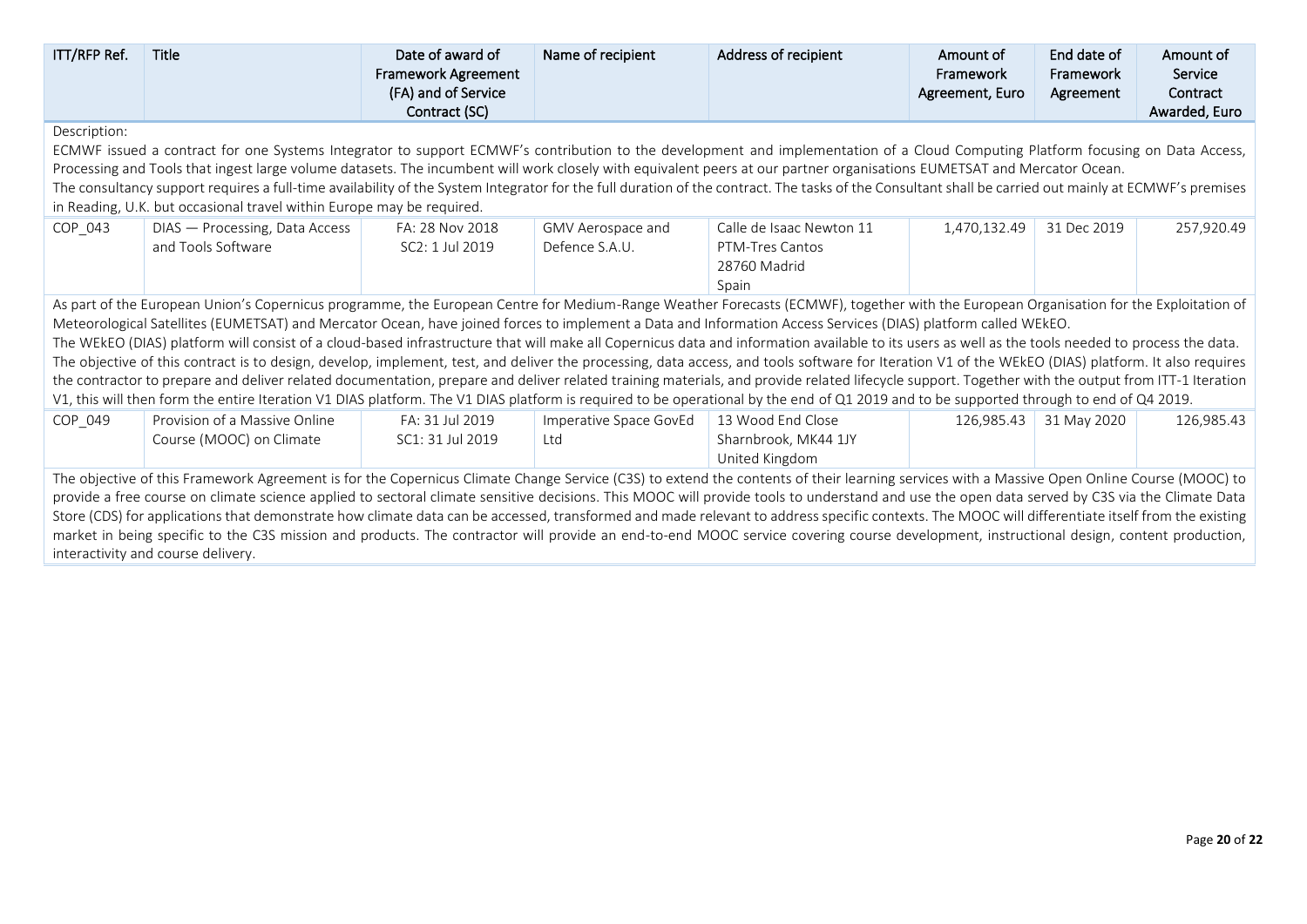| <b>Contract ID</b> | Title                                                                                     | Date of award | Name of recipient                                                                                        | Address of recipient                                                                                    | Amount of<br>contract, Euro or<br>Pounds | End date of<br>contract |
|--------------------|-------------------------------------------------------------------------------------------|---------------|----------------------------------------------------------------------------------------------------------|---------------------------------------------------------------------------------------------------------|------------------------------------------|-------------------------|
| C3S_23b_OPT2       | Consultancy Services for<br>Copernicus 2019                                               | 1 Jan 2019    | CloudFerro sp. z o.o.                                                                                    | ul. Nowogrodzka 31<br>00-511 Warsaw<br>Poland                                                           | € 146,880.00                             | completed               |
| C3S_25b            | Maintenance of the Climate Data<br>Store Toolbox                                          | 1 Feb 2019    | <b>B-Open Solutions srl</b>                                                                              | Via Principe Eugenio 15<br>00185 Rome<br>Italy                                                          | € 111,554.00                             | completed               |
| C3S_34f            | Maintenance of the dedicated C3S<br>ESGF infrastructure for CMIP Global<br>Climate Models | 16 Dec 2019   | Science and Technology<br>Facilities Council as part of<br>the United Kingdom<br>Research and Innovation | Polaris House<br>North Star Avenue<br>Swindon<br><b>SN2 1SZ</b><br>United Kingdom                       | € 179,238.46                             | 30 Apr 2021             |
| COP_042b           | Technical Support for Contract<br>Management of C3S_312b<br>Contracts                     | 1 Jul 2019    | Assimila Limited                                                                                         | Reading Enterprise Centre<br>University of Reading<br>Earley Gate<br>Reading, RG6 6BU<br>United Kingdom | € 164,925.00                             | 30 Jun 2020             |
| COP_049D           | Animation of "Air Quality<br>Forecasting" for CAMS                                        | 1 Feb 2019    | Design & Data GmbH                                                                                       | Hohenzollernring 56<br>50672 Cologne<br>Germany                                                         | € 13,970.00                              | completed               |
| COP_050            | CDS Training at the ECCA 2019<br>Conference                                               | 22 May 2019   | Fundación Tecnalia<br>Research and Innovation                                                            | Parque Científico y Tecnológico<br>de Bizkaia, Astondo Bidea<br>Edificio 700<br>48160 Derio<br>Spain    | € 3,230.00                               | completed               |
| COP_052            | Splunk Services for CDS                                                                   | 26 Jun 2019   | Somerford Associates Ltd                                                                                 | Park House, Church Place<br>Swindon, SN1 5ED<br>United Kingdom                                          | € 38,014.00                              | completed               |
| COP_053            | Assessment of Ørsted GNSS radio<br>occultation measurements                               | 30 Sep 2019   | Danish Meteorological<br>Institute                                                                       | Lyngbyvej 100<br>2100 Copenhagen<br>Denmark                                                             | € 58,533.02                              | 31 May 2020             |
| COP_054            | CDS Training at the 1st CAFÉ school                                                       | 11 Sep 2019   | Fundación Tecnalia<br>Research and Innovation                                                            | Parque Científico y Tecnológico<br>de Bizkaia, Astondo Bidea<br>Edificio 700<br>48160 Derio<br>Spain    | € 5,970.00                               | completed               |
| CAMS_74            | <b>Climate Forcings</b>                                                                   | 1 Jul 2019    | University of Reading                                                                                    | <b>PO Box 217</b><br>Whiteknights                                                                       | € 179,974.67                             | 30 Jun 2020             |